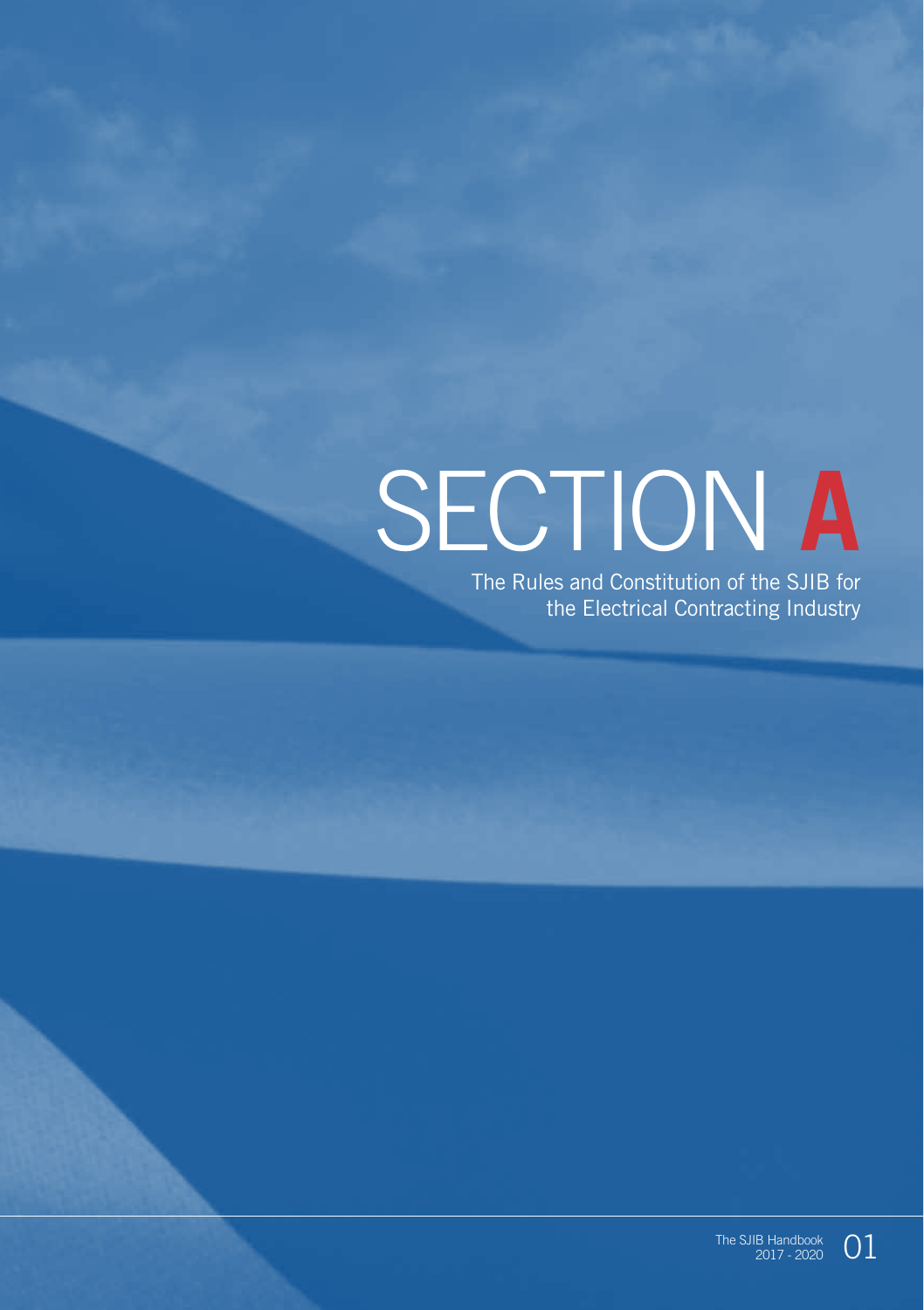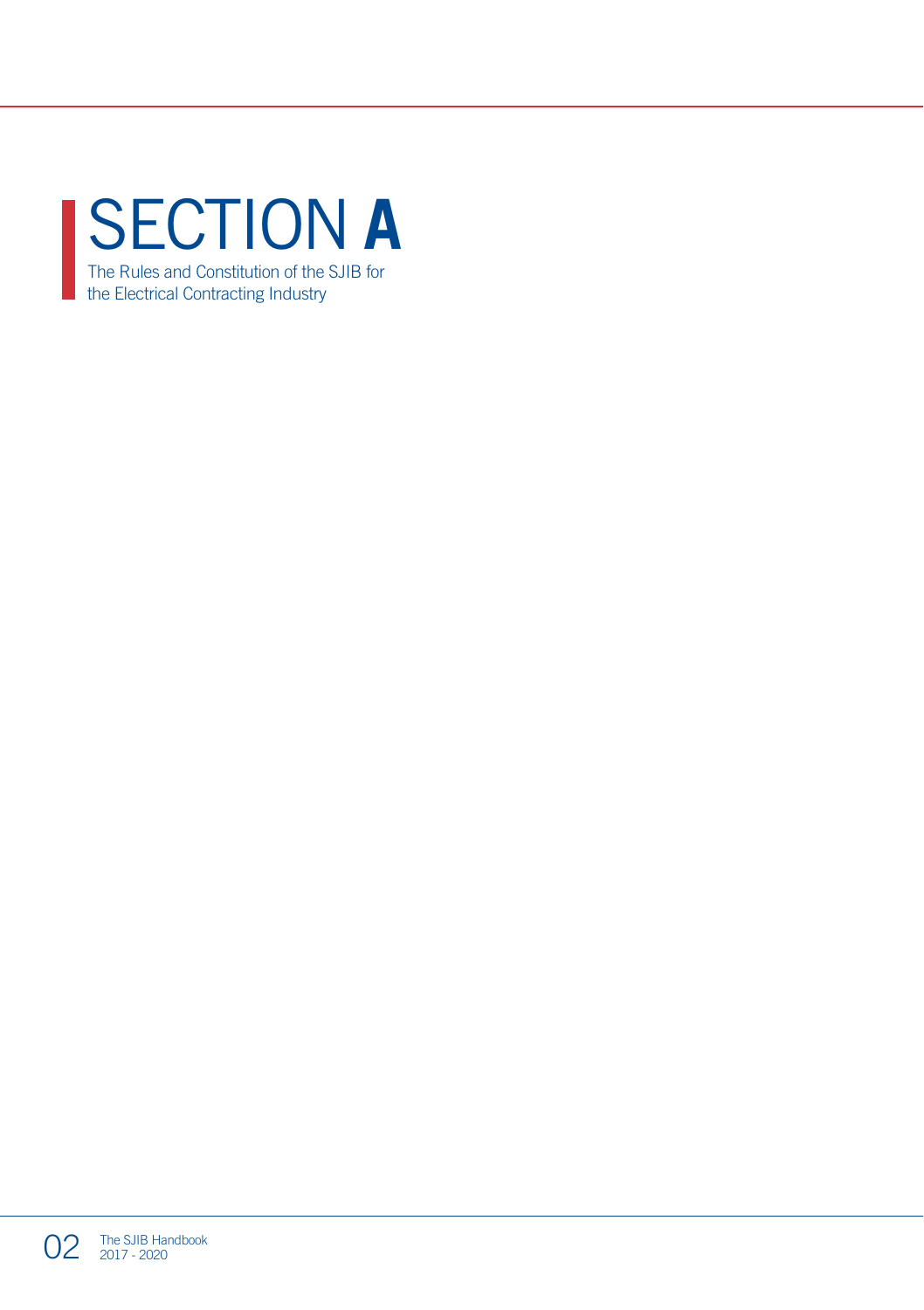| A1              |                                                     |  |
|-----------------|-----------------------------------------------------|--|
| A2              |                                                     |  |
| A <sub>3</sub>  |                                                     |  |
| A4              |                                                     |  |
| A <sub>5</sub>  |                                                     |  |
| A <sub>6</sub>  | Rights and Obligations of Members ------ 11         |  |
| А7              | Cessation of Membership ------------------- 13      |  |
| A <sub>8</sub>  | Discipline of Participants -------------------- 13  |  |
| A <sub>9</sub>  | The National Board -------------------------- 14    |  |
| A <sub>10</sub> | Powers of the National Board -------------- 15      |  |
| A11             | Proceedings of the National Board ------- 16        |  |
| A12             | Other Committees of                                 |  |
|                 | the National Board --------------------------- 17   |  |
| A13             | <b>Provisions Generally Applicable</b>              |  |
|                 | to other Committees of                              |  |
|                 | the National Board ---------------------------- 17  |  |
| A14             |                                                     |  |
| A15             | The Director and the Secretary ------------ 18      |  |
| A <sub>16</sub> | Regional Board -------------------------------- 20  |  |
| A17             | Disputes and Rights of Appeal ------------ 20       |  |
| A18             |                                                     |  |
| A19             | Funds and Investments of the                        |  |
|                 | Scottish Joint Industry Board -------------- 21     |  |
| A20             | Accounts and Audit -------------------------- 22    |  |
| A21             |                                                     |  |
| A22             | Determination of Wages and                          |  |
|                 | Conditions of Employment-------------------- 22     |  |
| A23             | Amendment, Addition to and                          |  |
|                 | Rescission of these Rules ------------------- 23    |  |
| A24             | The Bye-Laws ----------------------------------- 23 |  |
| A25             | Period of the Operation of, and                     |  |
|                 | Dissolution of the Scottish Joint                   |  |
|                 | Industry Board --------------------------------- 24 |  |
| A26             |                                                     |  |
|                 | Names and Descriptions of                           |  |
|                 | Original Subscribers --------------------------- 25 |  |
|                 | Board and Committee Structure ---------- 26         |  |
|                 |                                                     |  |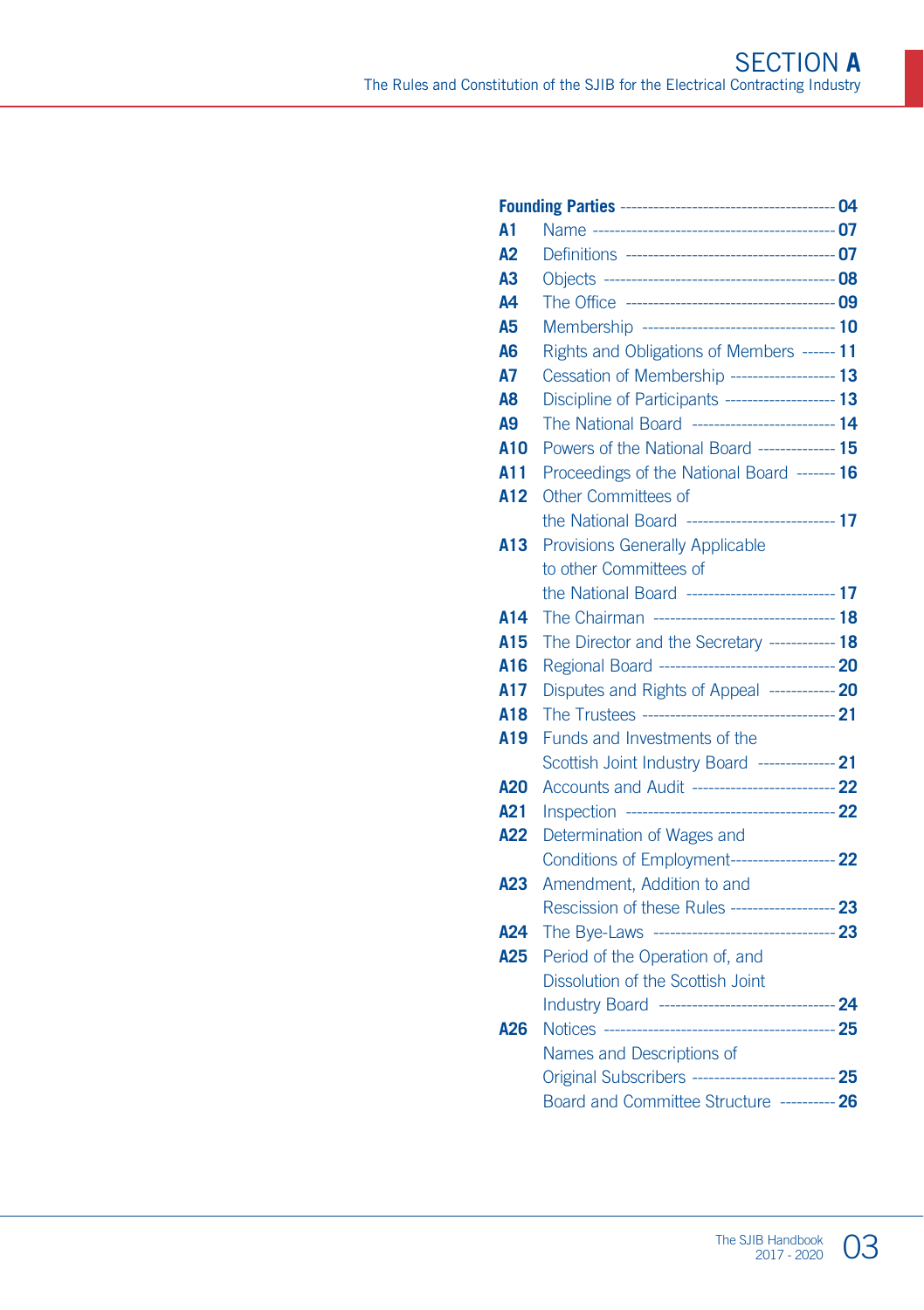# Founding Parties

#### **SCOTTISH JOINT INDUSTRY BOARD FOR THE ELECTRICAL CONTRACTING INDUSTRY**

The Scottish Joint Industry Board was founded in 1969 by SELECT and Unite the Union. The principal objects of the Board are to regulate relations between employers and employees engaged in the industry in Scotland, to provide benefits for persons engaged in the industry in Scotland, to stimulate and further the progress of the industry, and in addition and in the public interest to regulate and control employment, the level of skill and proficiency, health and safety competence, wages and welfare benefits.

Membership of the Board consists of four representatives of SELECT and four representatives of the Union with an independent Chairman. The main functions are the maintenance of the National Working Rules, the registration and licensing of apprentices, grading and registration of employees, the resolution of disputes and the provision of welfare benefits.

**Scottish Joint Industry Board for the Electrical Contracting Industry** The Walled Garden, Bush Estate, Midlothian, EH26 0SB **www.sjib.org.uk** 

Telephone: 0131 445 9216 Fax: 0131 445 5548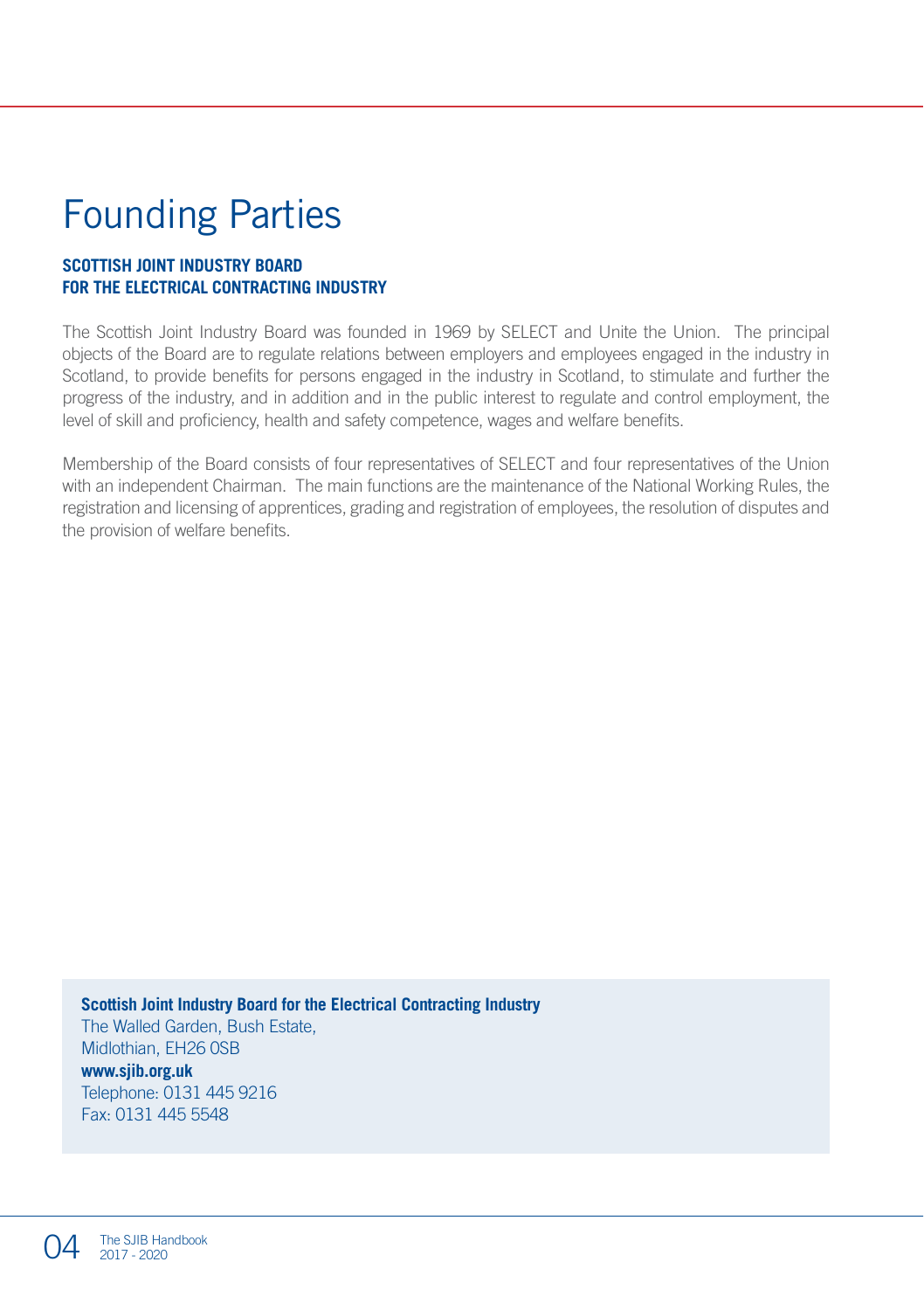#### **SELECT**

The Electrical Contractors' Association of Scotland, trading as SELECT, was formed in 1900 as the Employers' Organisation/Trade Association to serve and represent the electrical contracting industry in Scotland. The vast majority of electrical contractors in Scotland are now members of SELECT.

SELECT's principal objectives are to provide guidance and assistance to firms with day-to-day problems and enquiries, to help create an environment and the conditions in the industry which enable firms to operate profitably and to develop industry skills. To help achieve this aim SELECT provides advice on industrial relations and employment conditions; apprenticeship and management training; technical and contractual matters; commercial matters; legislation affecting the industry and financial benefits. The Managing Director is the Chief heading the staff and is responsible to the Central Board for overall policy and the management of SELECT's affairs.

SELECT is governed by a Central Board comprising the Office Bearers and elected representatives drawn from each of its eight branches in Aberdeen; Inverness and the North East of Scotland; Ayrshire; Dumfries and Galloway; Tayside; Edinburgh and South East of Scotland; Glasgow & West of Scotland and Lanarkshire. There is also a standing committee covering each of the main areas of operational activity.

Regular meetings are held in all branch areas. They provide a link between branch members through their representatives and the Central Board and the SELECT secretariat who are represented at all meetings.

**SELECT**

The Walled Garden, Bush Estate, Midlothian, FH<sub>26</sub> 0SB

**www.select.org.uk**  Telephone: 0131 445 5577 Email: admin@select.org.uk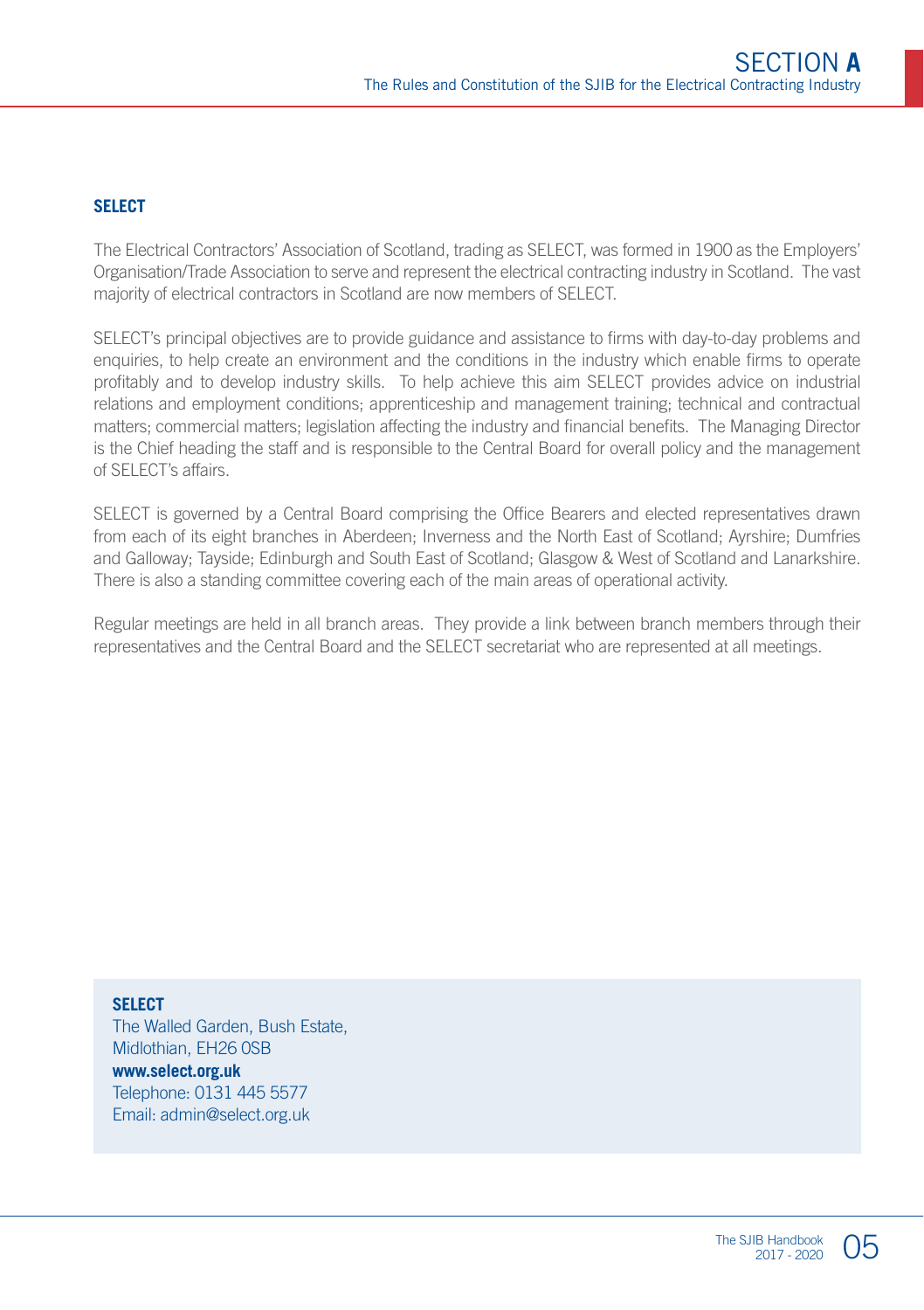# Founding Parties continued

#### **UNITE THE UNION**

Unite the Union was formed after AMICUS and the Transport and General Workers Union (T&G) merged in May 2007. Unite the Union is at the forefront of supporting workers through a programme of campaigning and organising.

Unite the Union is the "Union for Life", throughout members' working lives and into retirement, whatever their job and whoever their employer. Based on the principles of individual and collective responsibilities, Unite the Union is dedicated to improving its members' standard of living and quality of life in both the public and private sectors, reflecting the changing world of work.

Unite is also a community-based Union, campaigning on industrial and social issues within communities. With Scottish District Offices in Aberdeen, Ayr, Dundee, Edinburgh and Inverness, and a Regional Office in Glasgow, the Union is best placed to reach out to members irrespective of where they work.

Unite the Union represents members throughout Britain's industries from shop floor to management.

Our responsible forward-looking approach to representation means we have fostered good working relations with leading companies.

**Whether you are thinking of joining the Union or simply want to find out more about us, you will find ample proof that Unite the Union is truly a Union for the future.**

**Unite the Union** John Smith House, 145-165 West Regent Street, Glasgow, G2 4RZ **www.unitetheunion.org/how-we-help/listofregions/ scotland** Telephone: 0141 404 5424 Fax: 0845 384 9396

**Head Office** Unite the Union, 128 Theobalds Road, London, WC1X 8TN **www.unitetheunion.org** Telephone: 0207 611 2500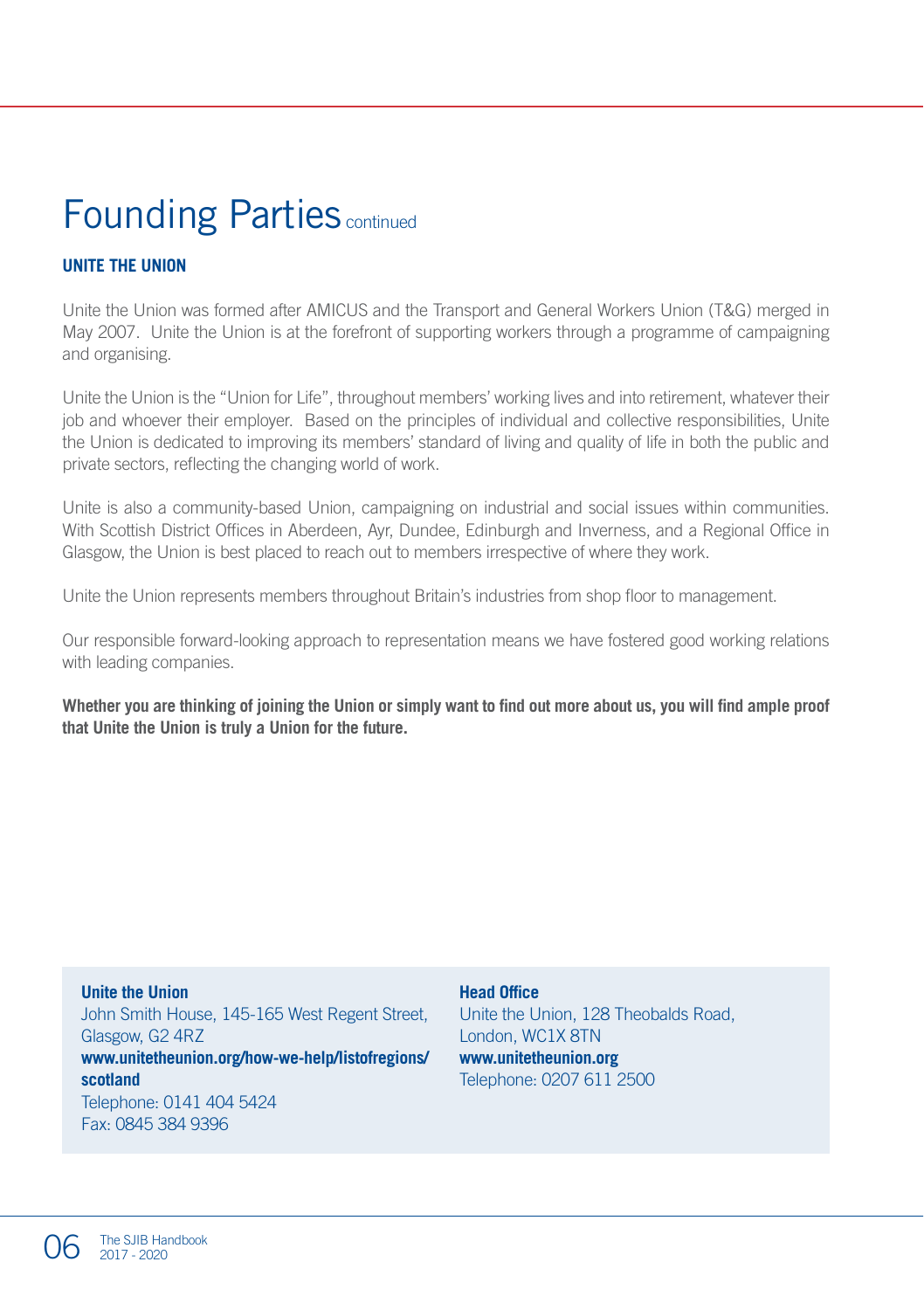#### A1. Name

A1.1 The name of the Organisation shall be "The Scottish Joint Industry Board for the Electrical Contracting Industry".

## A2. Definitions

A2.1 In these Rules, unless inconsistent with the subject or context:

- (a) "These Rules" means these Rules or other Rules of the Scottish Joint Industry Board for the time being in force.
- (b) "The Industry" means the electrical contracting industry in all its branches in Scotland (including the outer Isles), including the design, manufacture, sale, distribution, installation, maintenance, repair and renewal of all kinds of electrical installations, equipment and appliances and ancillary activities.
- (c) "SELECT" means the Electrical Contractors' Association of Scotland and any body or association resulting from an amalgamation of the Electrical Contractors' Association of Scotland with any other employers' trade union or association.
- (d) "The Union" means Unite the Union and any body or association resulting from an amalgamation of Unite the Union with any other employees' trade union.
- (e) "The Parties" means SELECT and the Unite the Union.
- (f) "The National Board" means the National Board of the Scottish Joint Industry Board constituted as provided by these Rules.
- (g) "The Office" means the registered office for the time being of the Scottish Joint Industry Board.
- (h) The "Chairman" and the "Director" respectively mean the Chairman and the Director for the time being of the Scottish Joint Industry Board.
- (i) "The Secretary" means the Secretary for the time being of the Scottish Joint Industry Board and any other person for the time being authorised to perform any of the duties of such Secretary.
- (j) "The Effective Date" means the 1st September 1969 or such later date as may be agreed between the parties.
- (k) "The bye-laws" means the bye-laws of the Scottish Joint Industry Board made pursuant to and in accordance with Rule A24 and for the time being in force.
- (l) "In writing" means written and printed or partly one and partly another, and other modes of representing or reproducing words in visible form.
- (m) Words importing the singular include the plural and vice versa.
- (n) Words importing the masculine gender include the feminine gender.
- (o) "Person" in relation to any employer participant of the Scottish Joint Industry Board (but not otherwise) includes any corporate or unincorporated body and words importing persons shall be construed accordingly.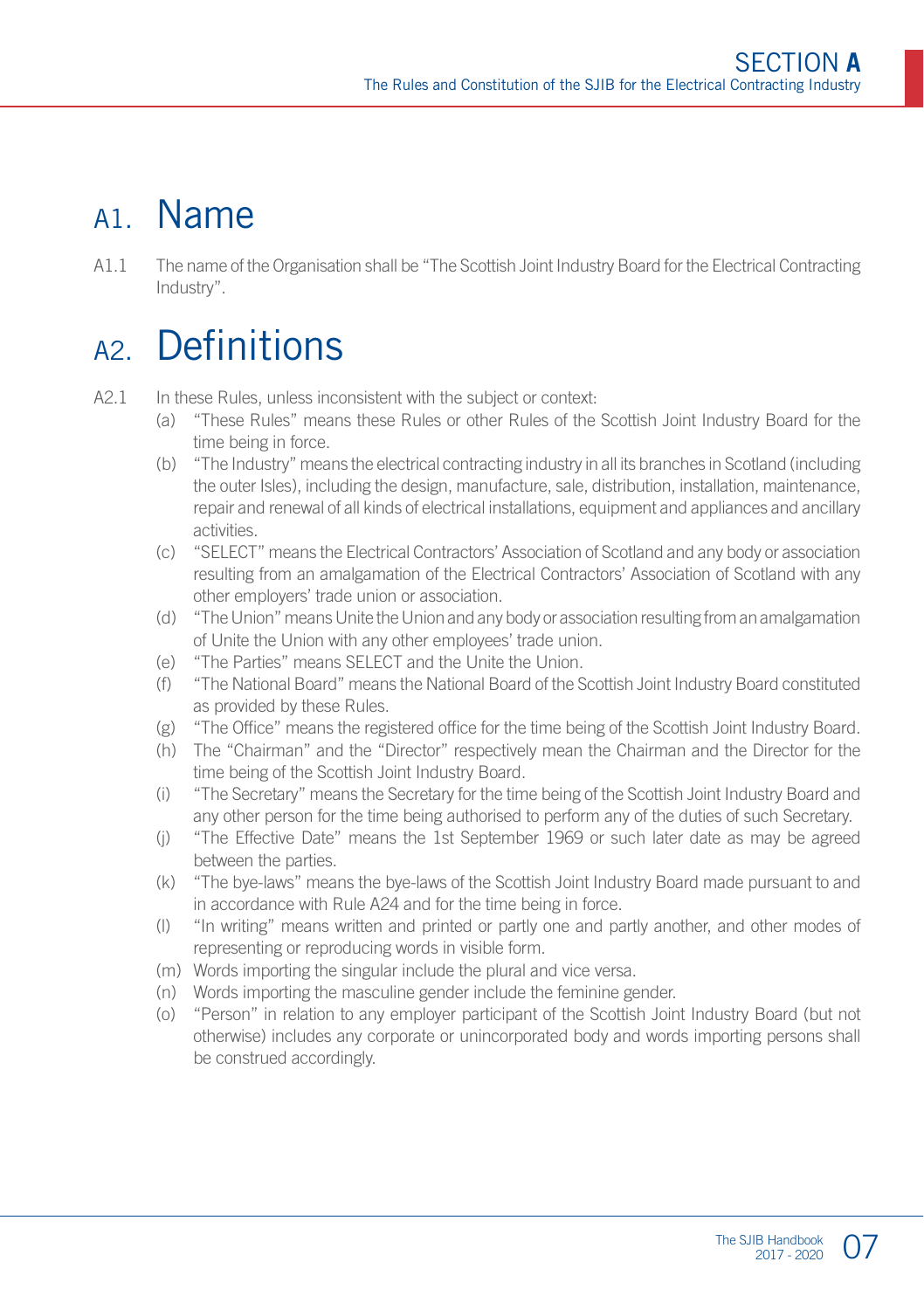# A3. Objects

- A3.1 The principal objects of the Scottish Joint Industry Board are to regulate the relations between employers and employees engaged in the Industry and to provide or participate in providing all kinds of benefits for persons concerned with the Industry in such ways as the Scottish Joint Industry Board may think fit, for the purpose of stimulating and furthering the improvement and progress of the Industry for the mutual advantage of the employers and employees engaged therein and, in particular, for the purpose aforesaid and in the public interest, to regulate and control employment and productive capacity within the Industry and the levels of skill and proficiency, health and safety competence, wages and welfare benefits of persons concerned in the Industry.
- A3.2 In the furtherance of, but without prejudice to, the generality of its principal objects the Scottish Joint Industry Board shall have the following ancillary objects:
	- (a) To regulate and control conditions of employment within the Industry in any way calculated to improve or expand the education and training of employers and employees engaged in the Industry.
	- (b) To regulate and control the grading of employees within the Industry with a view to improving the level of skills and proficiency in the Industry.
	- (c) To promote, encourage and impose improved methods and safe conditions of work within the Industry, and to do so with a view to increasing productivity in the Industry.
	- (d) To measure output in the Industry and, by relating output to the resources required to achieve that output, to obtain an index of productivity.
	- (e) To regulate and control the flow of employment within the Industry and the level of overtime worked within the Industry.
	- (f) To make and impose such regulations and generally to take such measures as may be conducive to preventing and eliminating all unauthorised or unofficial stoppages of work within the Industry.
	- (g) To provide and regulate the means for resolving and in particular to act as a forum for adjudicating upon all kinds of disputes or differences arising from the employment of labour within the Industry, and in particular (but without prejudice to the generality of the foregoing) to provide for and to regulate the means of exercising a right of appeal, by either employers or employees, from decisions of the Scottish Joint Industry Board on any such disputes, to an independent authority whether the same be a specified person or office or an agreed arbiter.
	- (h) To consider and determine wages and conditions of employment within the Industry on the basis of the level of productivity, the cost of production and any other factors, and with a view to ascertaining and evaluating any factors relevant to any such consideration or determination, to obtain reports from independent accountants and other professional and technical experts.
	- (i) To promote, administer and manage or assist in the promotion, administration and management of all kinds of schemes for the provision of benefits of all kinds for the benefit of all concerned in the Industry including the employees of the Scottish Joint Industry Board and in particular (but without prejudice to the generality of the foregoing) schemes for the provision of holidays with pay and of pay during sickness, pensions, life assurance, death benefits, loans and other welfare and like benefits for or for the benefit of those concerned, and for any of the purposes aforesaid to carry on any kind of insurance or re-insurance business.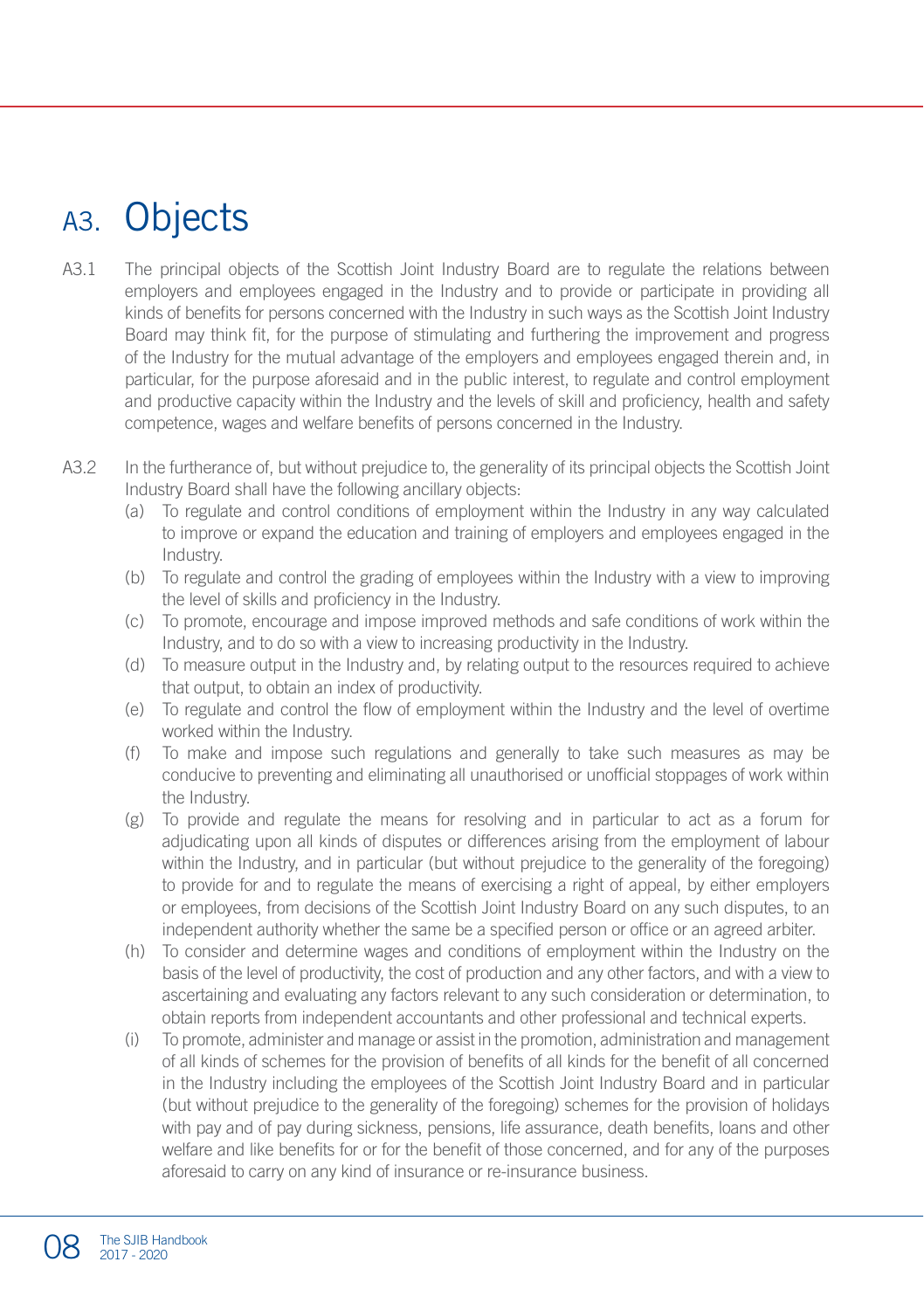- (j) To enter into agreements, on the joint or separate behalf of or otherwise for the joint or separate benefit of all employers and employees in the Industry with, and to represent the joint or separate interests of such employers and employees in any discussions with, or with regard to any formulation or implementation of policy by, any person or body (whether corporate or unincorporated), and in particular any company, trade union, organisation or association in any way representative of employers and/or employees in any industry or branch of industry, and any Government department, Ministry or local, national or international authority.
- (k) To promote or support any legislation which may be considered to be in the joint or separate interest of employers and employees within the Industry and to oppose any legislation which may be considered to be contrary to such joint or separate interests.
- (l) To promote, and to control or hold any direct or indirect interest in and to retain control of any such interest in any company or other organisation (whether corporate or unincorporated) calculated to benefit in any way the Industry or the employers and/or employees in the Industry.
- (m) To take all such steps as may be considered to be conducive to an increase in the profitability of the Industry and in the welfare of its employers and employees.
- (n) To promote and do all such things as may be considered desirable in order to provide to the general public the most efficient service in the provision of electrical installations and all matters connected therewith.
- (o) To purchase, take on lease or hire or in any other way acquire any heritable or moveable property and any rights or privileges over or options of acquiring the same, and to sell, lease, mortgage, exchange, partition and otherwise deal in and dispose of any of the heritable or moveable property, rights and privileges of the Scottish Joint Industry Board.
- (p) To construct, alter and maintain any buildings required for the purposes of the Scottish Joint Industry Board and to provide the same and any buildings or rooms in the occupation of the Scottish Joint Industry Board with all proper and necessary fixtures, fittings, furniture, apparatus, appliances and conveniences.
- (q) To lend money, with or without security.
- (r) To collect information and to circulate statistics and other non-confidential information relating to the Industry and to found, manage, support, print, publish, issue, circulate and distribute, whether gratis or otherwise, papers, magazines, circulars and other publications.
- (s) To establish and support and to aid in the establishment and support of institutions, organisations, trusts and funds of all kinds.
- (t) To do all such other lawful objects and things as may be incidental or conducive to the attainment of the principal objects of the Scottish Joint Industry Board.

#### A4 The Office

A4.1 The Office of the Scottish Joint Industry Board, which shall also constitute the General Offices of the Scottish Joint Industry Board, shall be situated at The Walled Garden, Bush Estate, Midlothian EH26 0SB or such place in Scotland as the National Board shall from time to time resolve.

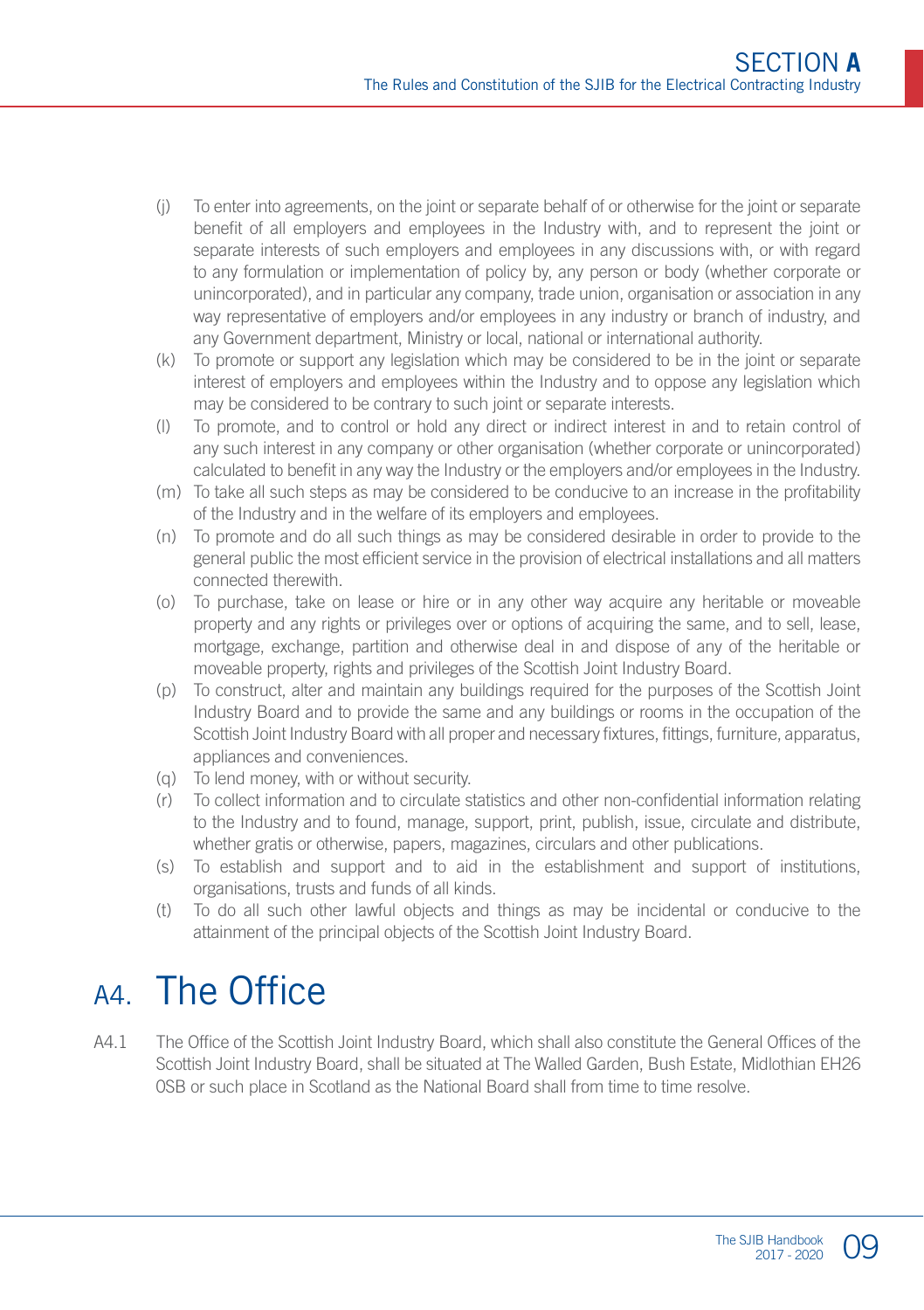#### A5. Membership

- A5.1 The Parties shall be and remain permanent members of the Scottish Joint Industry Board.
- A5.2 The members of the Scottish Joint Industry Board, other than the Parties, shall be divided into the following two classes:
	- (a) Employer participants
	- (b) Employee participants
- A5.3 No person shall be admitted as an employer participant or (as the case may be) as an employee participant of the Scottish Joint Industry Board unless and until:
	- (a) there shall have been delivered to the Scottish Joint Industry Board an application in writing in that behalf, in such form and signed by or on behalf of such person in such manner as the National Board may from time to time prescribe; and
	- (b) the National Board (whose decision shall be conclusive) shall have satisfied itself that such person is for the time being engaged in the Industry in the capacity of an employer or (as the case may be) of an employee; and
	- (c) such person shall have paid to the Scottish Joint Industry Board such sum (if any) as may be payable by way of entrance fee.
	- (d) no person shall be admitted either as an employer participant or as an employee participant of the Scottish Joint Industry Board without the prior sanction in that behalf of a resolution of the National Board, and the National Board shall have an absolute discretion (without being obliged to give any reasons for the mode of exercise thereof) either to refuse to admit or to admit any person either as an employer participant or as an employee participant provided that no employer or employee applicant for membership shall be refused admission either as an employer participant or as an employee participant merely because he is not a member of SELECT or (as the case may be) the Union.
- A5.4 The National Board may from time to time prescribe entrance fees of such respective sums as it may in its absolute discretion think fit to be payable by persons desiring to be admitted as employer participants and employee participants respectively of the Scottish Joint Industry Board, provided that no entrance fee shall be payable in respect of any admission to membership pursuant to any such application.
	- (a) The Scottish Joint Industry Board shall maintain at the office a register, which shall be in the form of one or more lists, containing the names and addresses of all the members for the time being of the Scottish Joint Industry Board.
	- (b) The said register shall be maintained in three separate parts. The first part thereof shall contain the names and addresses of the Parties as the permanent members of the Scottish Joint Industry Board, the second part thereof shall contain the names and addresses of all the employer participants of the Scottish Joint Industry Board and shall state whether each such participant is or is not a Member of SELECT, and the third part thereof shall contain the names and addresses of all the employee participants of the Scottish Joint Industry Board and shall state whether each such participant is or is not a member of the Union.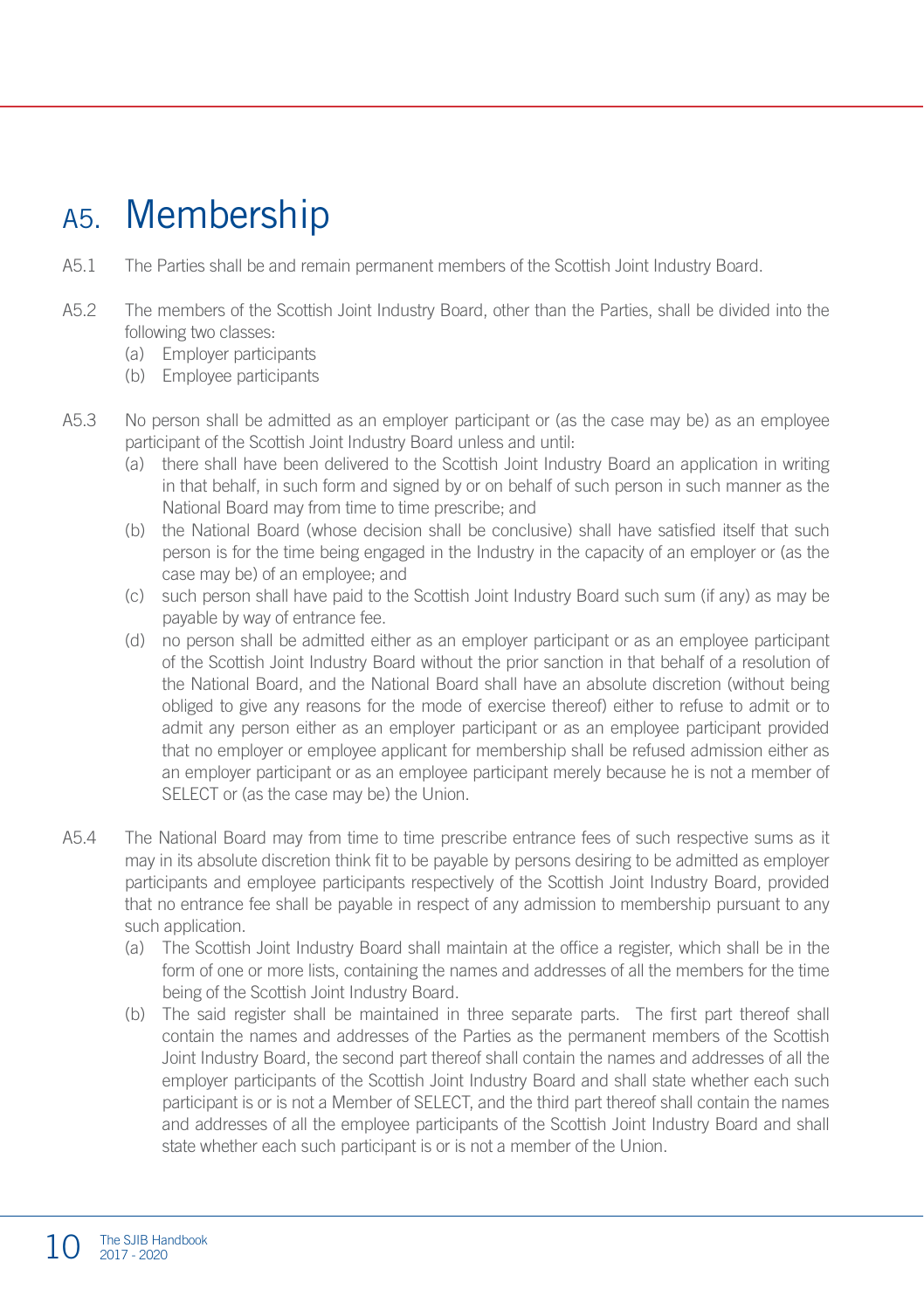- (c) The parties shall be bound to supply the Scottish Joint Industry Board with such information regarding their own respective memberships as the Scottish Joint Industry Board may from time to time require with a view to ensuring that the said register is maintained in accordance with paragraph (b) of this Rule.
- (d) The said register shall be open at all reasonable times to inspection by all members of the Scottish Joint Industry Board.

#### A6. Rights and Obligations of Members

- A6.1 Every employer and employee participant shall enjoy the following rights and privileges as may be determined from time to time by the Scottish Joint Industry Board:
	- (a) Participation in schemes which regulate relations between employers and employees in the Industry for the purpose of stimulating and furthering the improvement and progress of the Industry, including the education, training and grading of employees, increasing skills, improving methods of work, increasing safety, productivity and profitability, and participation in the existing holidays with pay scheme and sickness benefits scheme which shall continue for the benefit of the employee participants together with such improvements to these schemes and other welfare and provident schemes for the mutual advantage of employers and employees engaged in the Industry and their customers; and
	- (b) the right to receive such publications as the Scottish Joint Industry Board shall make available at such rates, if any, as the National Board shall from time to time prescribe; and
	- (c) the benefit of collective action by the Scottish Joint Industry Board to safeguard their interests within and without the Industry with outside bodies, including the Government and under existing or proposed legislation, so as to enhance their service to the public in the most efficient manner.
- A6.2 Every member of the Scottish Joint Industry Board shall be and remain bound by and shall at all times observe and comply with the provisions of these Rules and of the bye-laws.
- A6.3 (a) Every employer participant and every employee participant shall be and remain bound:
	- (i) to accept, to observe and to comply with the decisions, regulations, agreements and the National Working Rules made by the National Board or by any Standing or other Committee of the National Board or any Regional Board or by any Sub Committee of any such Committee or Regional Board which in any way regulates, controls or otherwise relates to wages, welfare benefits or conditions of employment within the Industry or any part thereof, or otherwise regulates the relations between employers and employees engaged in the Industry or any part thereof and which for the time being extends or applies to such participant in its or his capacity as a member of SELECT or (as the case may be) of the Union or as an employer or (as the case may be) employee so engaged; and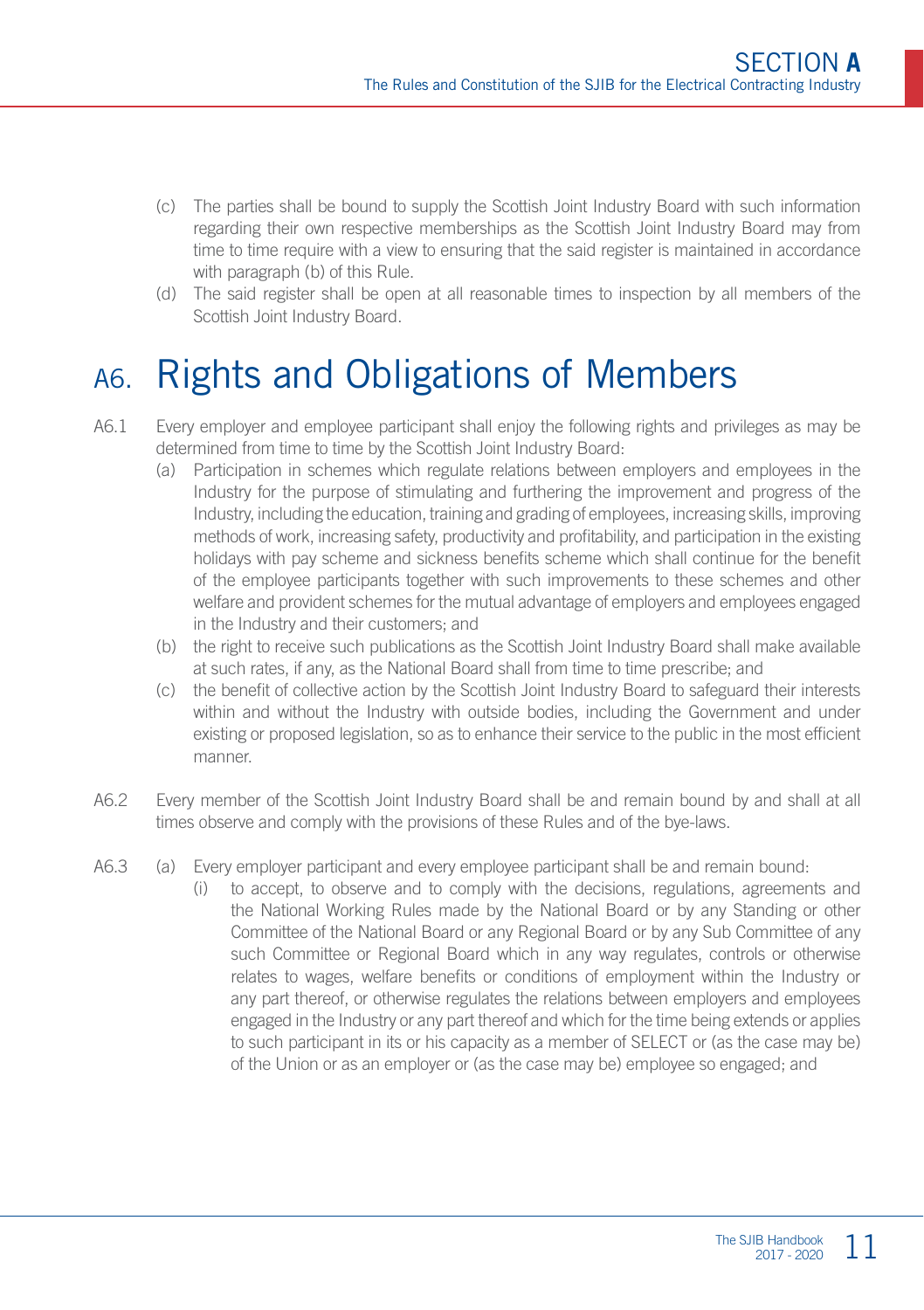# A6. Rights and Obligations of Members continued

- (ii) in the case of any kind of dispute or difference arising from employment of labour within the Industry or any part thereof and in any way involving or affecting such participant in its or his capacity as aforesaid, to notify the Scottish Joint Industry Board, to accept, rely upon and invoke the jurisdiction of the Scottish Joint Industry Board, or of any person or body of persons in that behalf provided or recommended by or on behalf of the Scottish Joint Industry Board as the forum for adjudicating upon such dispute, subject always to any right of appeal from the decision of that forum on such dispute and to accept, to observe and to comply with any final decision made or given on such dispute by such forum or by any person or body of persons acting on appeal from such forum with reference to such dispute.
- (b) For the purpose of paragraph (a) (i) of this Rule:
	- (i) all recommendations, decisions, regulations, agreements and the National Working Rules made at any time before the Effective Date by the parties acting as the joint wages negotiating machinery for the Industry in Scotland and for the time being still operative shall be deemed to have been made by the National Board;
	- (ii) nothing herein contained shall be deemed to affect the prerogative of employer participants to engage and dismiss their employees; and
	- (iii) nothing herein contained shall be deemed to affect the right of an employee to terminate his employment.
- A6.4 Every employer participant and every employee participant shall be expected to supply for the confidential use of the Scottish Joint Industry Board such reasonable information concerning his activities as an employer or (as the case may be) an employee engaged in the Industry as the National Board shall in its absolute discretion from time to time require to enable the Scottish Joint Industry Board to carry out its functions.
- A6.5 Notwithstanding anything in these Rules, or any exemption given by the Data Protection Act 1998 (or any modification or replacement thereof), the National Board and the Parties agree that neither of them will process or use any personal data relating to any employer or employee acquired or held by the Scottish Joint Industry Board for the administration of the SJIB Grade (ECS) Card Scheme, other than for that purpose alone, unless expressly authorised by both the employer and the employee of that employer.
- A6.6 The employer participants and employee participants shall pay to the Scottish Joint Industry Board subscriptions or contributions of such respective amounts (if any) and at such respective times (if any) as the National Board may in its absolute discretion from time to time resolve.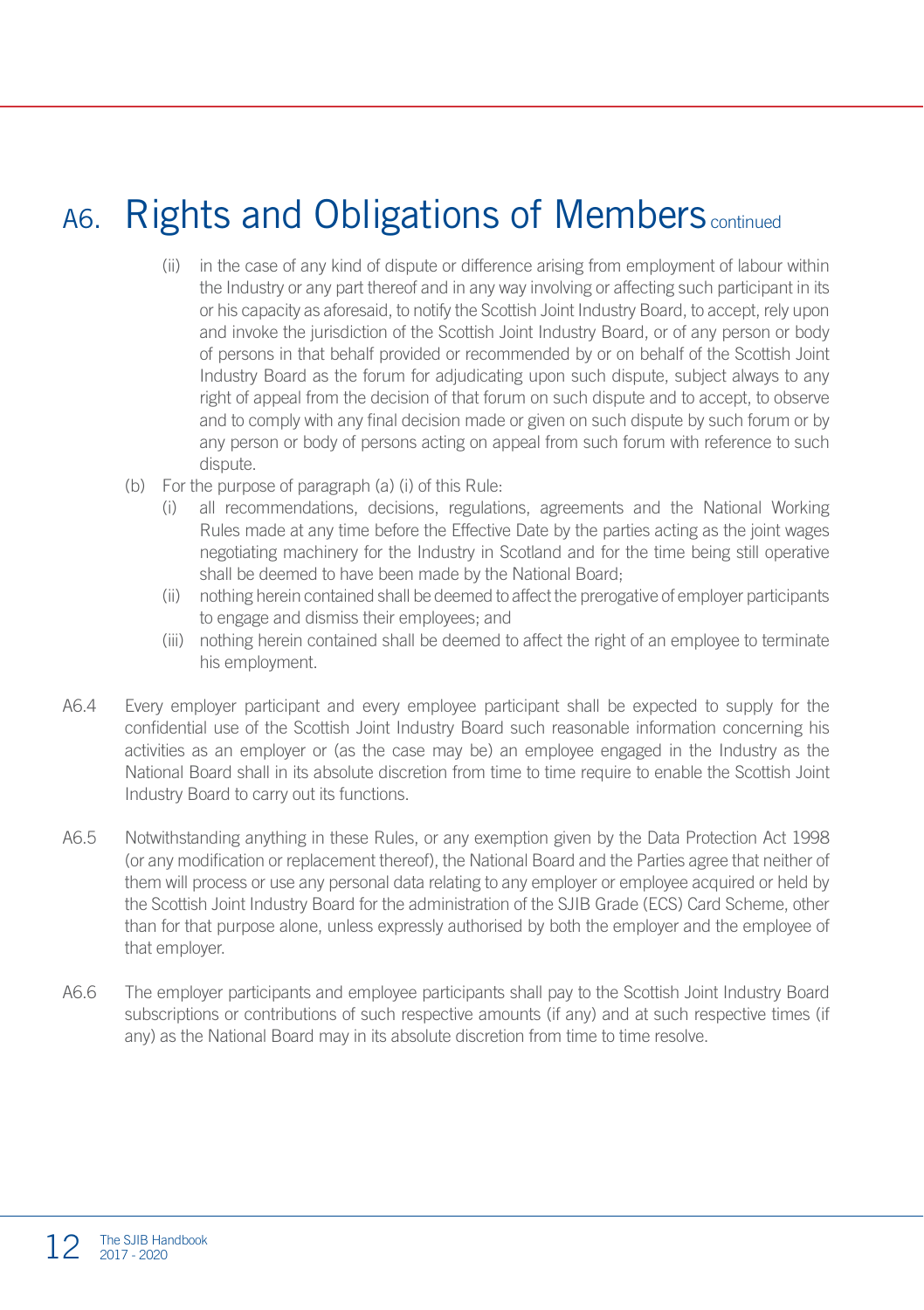## A7. Cessation of Membership

- A7.1 The membership of an employer participant shall cease if:
	- (a) Such participant:
		- (i) ceases to be an employer engaged in the Industry; or
		- (ii) is in default with the payment of any subscription, contribution or other sum properly payable by him to the Scottish Joint Industry Board; and
	- (b) The National Board acting in its absolute discretion resolves that his membership be terminated.
- A7.2 The membership of an employee participant shall cease if:
	- (a) Such participant:
		- (i) ceases to be an employee engaged in the Industry; or
		- (ii) is in default with the payment of any subscription, contribution or other sum properly payable by him to the Scottish Joint Industry Board; and
	- (b) The National Board acting in its absolute discretion resolves that his membership be terminated.
- A7.3 Any employer participant or employee participant may resign his membership by giving not less than three months' notice in writing of his intention to resign to the Secretary; and his membership shall forthwith cease upon the expiration of any such notice.
- A7.4 In the event of a person ceasing to be a participant, either pursuant to Rule A7.2 or A7.3, or by virtue of his expulsion from membership in accordance with Rule A8.1 (a), or otherwise howsoever, all rights (if any) of whatsoever nature which such person may have against the Scottish Joint Industry Board, or its property, shall forthwith determine, except to such extent (if any) as may be otherwise resolved by the National Board.

# A8. Discipline of Participants

- A8.1 (a) Any employer participant or employee participant who in the opinion of the National Board has behaved in any manner contrary to Rules A6.2 or A6.3, or prejudicial to the interests of the Scottish Joint Industry Board, shall be liable at the absolute discretion of the National Board to the following penalties:
	- (i) a censure;
	- (ii) the forfeiture of all or any of the welfare benefits accrued or other benefits which such participant would or might otherwise be or become entitled to receive from the Scottish Joint Industry Board;
	- (iii) the suspension of such participant for such period, not exceeding three months for each separate offence, from all or any of the rights and privileges of membership of the Scottish Joint Industry Board, including the right to receive all or any of the welfare or other benefits which such participant might otherwise become entitled to receive from the Scottish Joint Industry Board during such period;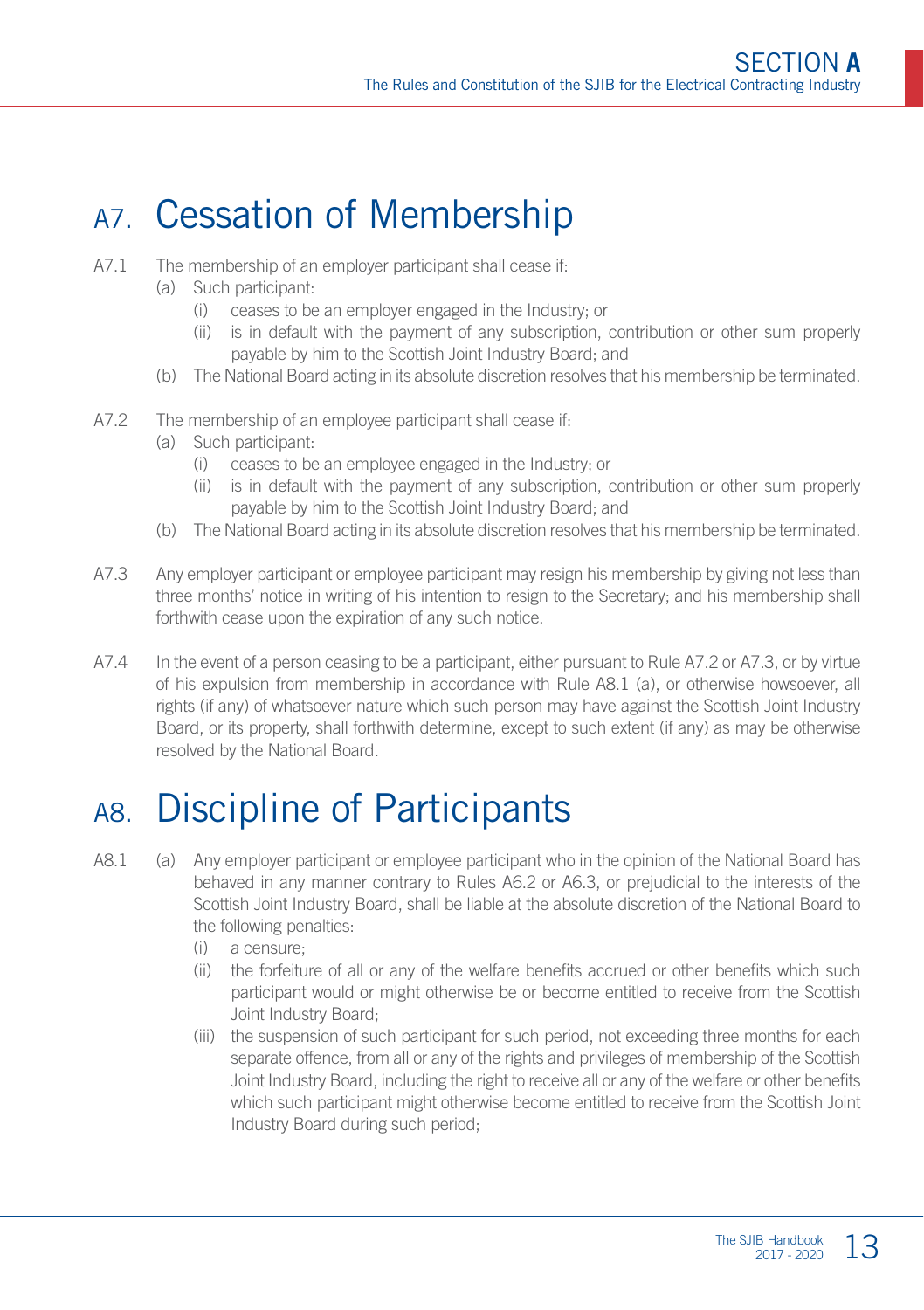## A8. Discipline of Participants continued

- (iv) the payment to the Scottish Joint Industry Board of a fine which shall not for any single offence exceed £5,000 in the case of an employer participant or £500 in the case of an employee participant;
- (v) expulsion from membership of the Scottish Joint Industry Board.
- (b) Any penalty imposed upon a participant pursuant to paragraph (a) of this Rule shall be imposed by means of a resolution passed at a meeting of the National Board, but so that the participant who has allegedly behaved in any such manner as is mentioned in that paragraph (a) shall be given not less than seven days notice in writing by the Secretary of the time and place of such meeting and of the general nature of such allegations, and shall be entitled to attend or be represented at such meeting and to be given an opportunity of being heard (either in person or by his representative) thereat, provided that the Chairman shall have power to impose immediate suspension on the participant pending the said meeting if he in his absolute discretion shall so decide.

#### A9. The National Board

- A9.1 The National Board shall consist of:
	- (a) The Chairman
	- (b) Four persons appointed by SELECT in accordance with Rule A2.1 (c).
	- (c) Four persons appointed by the Union in accordance with Rule A2.1 (d).
- A9.2 (a) Every appointment of any such member of the National Board as is referred to in Rule A9.1 (b) and (c) shall be made by SELECT or (as the case may be) the Union by notice in writing addressed to the Secretary, signed by a duly authorised officer of SELECT or (as the case may be) the Union and delivered to the Office, to the intent that if at any time there is for any reason whatsoever any vacancy in the four members of the National Board referred to in Rule A9.1 (b) or (as the case may be) Rule A9.1(c) SELECT or (as the case may be) the Union may fill such vacancy in the aforesaid manner.
	- (b) Every year, two of the members appointed under Rule A9.1 (b) and two of the members appointed under Rule A9.1 (c) shall retire from Office.
	- (c) The members to retire in every year shall be those who have been longest in office since their last appointment, but as between those who became members on the same day those to retire shall (unless they otherwise agree among themselves) be determined by ballot.
	- (d) A retiring member shall be eligible for re-appointment by SELECT or (as the case may be) the Union for a period of two years.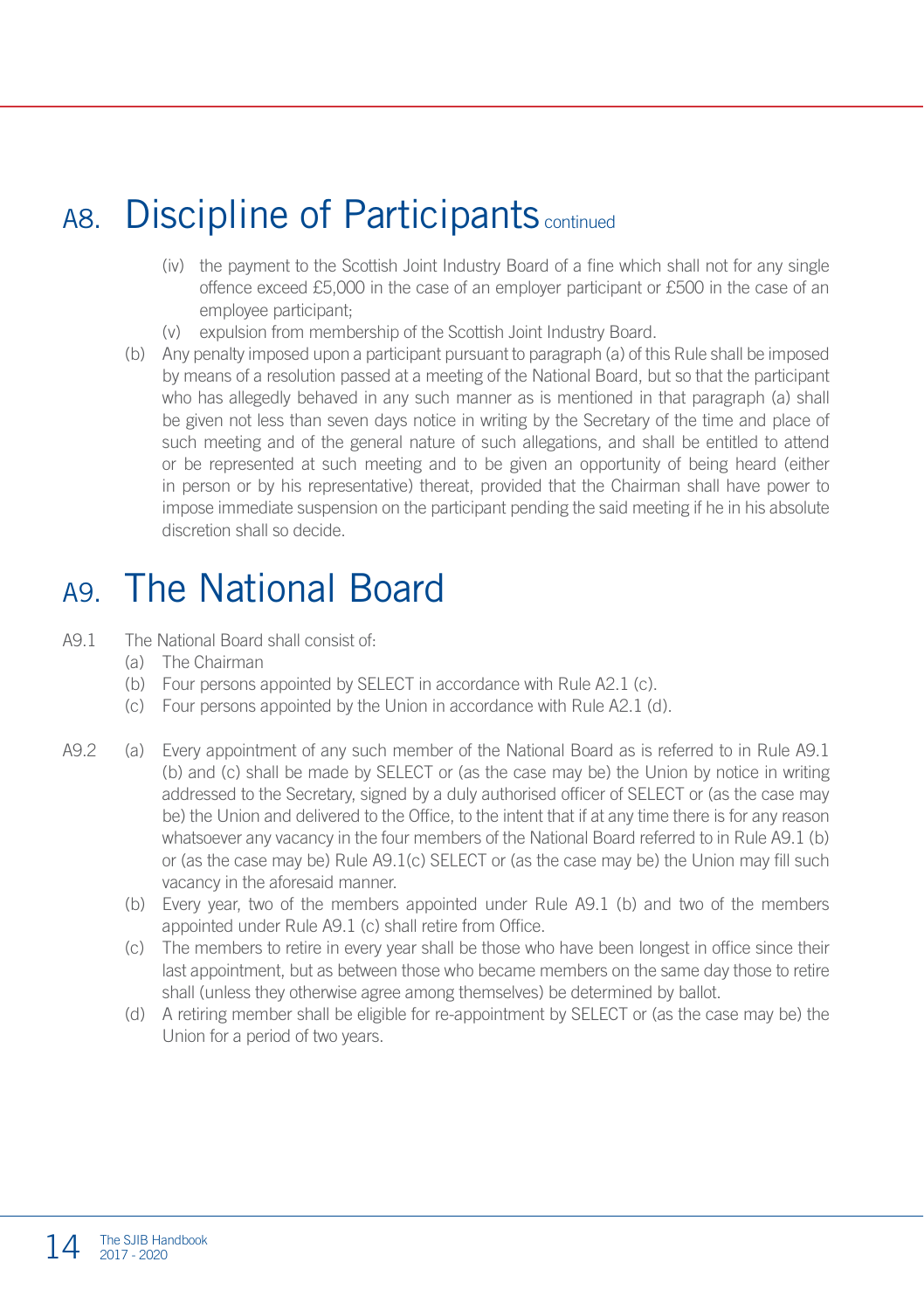- (e) SELECT or (as the case may be) the Union shall fill the vacated Office or Offices by appointing a person or persons thereto, but so that nevertheless SELECT or (as the case may be) the Union may at any time and from time to time in its absolute discretion remove from Office any member of the National Board appointed by it, pursuant to Rule A9.1 (b) or (as the case may be) Rule A9.1 (c) by notice in writing addressed to the Secretary, signed by a duly authorised officer of SELECT or (as the case may be) the Union and delivered to the Office.
- (f) All appointments and removals of members of the National Board made in accordance with this Rule shall take effect when the notice in writing thereof shall be delivered to the Office.
- (g) SELECT and the Union shall each be entitled to appoint one person as an alternative member to act in the place of their appointed members of the National Board. Such alternative members shall be entitled to receive agendas and minutes of the meetings of the National Board and to attend at such meetings and vote when a person or persons appointed by SELECT or (as the case may be) the Union in accordance with this Rule shall be unable to attend such meetings.
- A9.3 Any such member of the National Board as is referred to in Rule A9.1 (b) and (c) shall be entitled to resign from his office as such by giving not less than fourteen days notice in writing of his intended resignation to the Secretary, in which event he shall cease to hold his said office at the expiration of such notice but not before.

#### A10. Powers of the National Board

- A10.1 The supreme executive authority of the Scottish Joint Industry Board shall be the National Board, which shall be responsible for the management of the business of the Scottish Joint Industry Board and the mode of expenditure of the funds of the Scottish Joint Industry Board and which, in addition to exercising the powers, discretions and authorities expressly conferred on the National Board by these Rules, may exercise all such powers, objects and discretions of the Scottish Joint Industry Board, and do all such acts and things as may be exercised and done by or on behalf of the Scottish Joint Industry Board, but subject nevertheless to the provisions of these Rules and of the bye-laws.
- A10.2 Subject to the provisions of Rule A11.4 the members of the National Board may act notwithstanding any vacancy or vacancies for the time being existing on the National Board.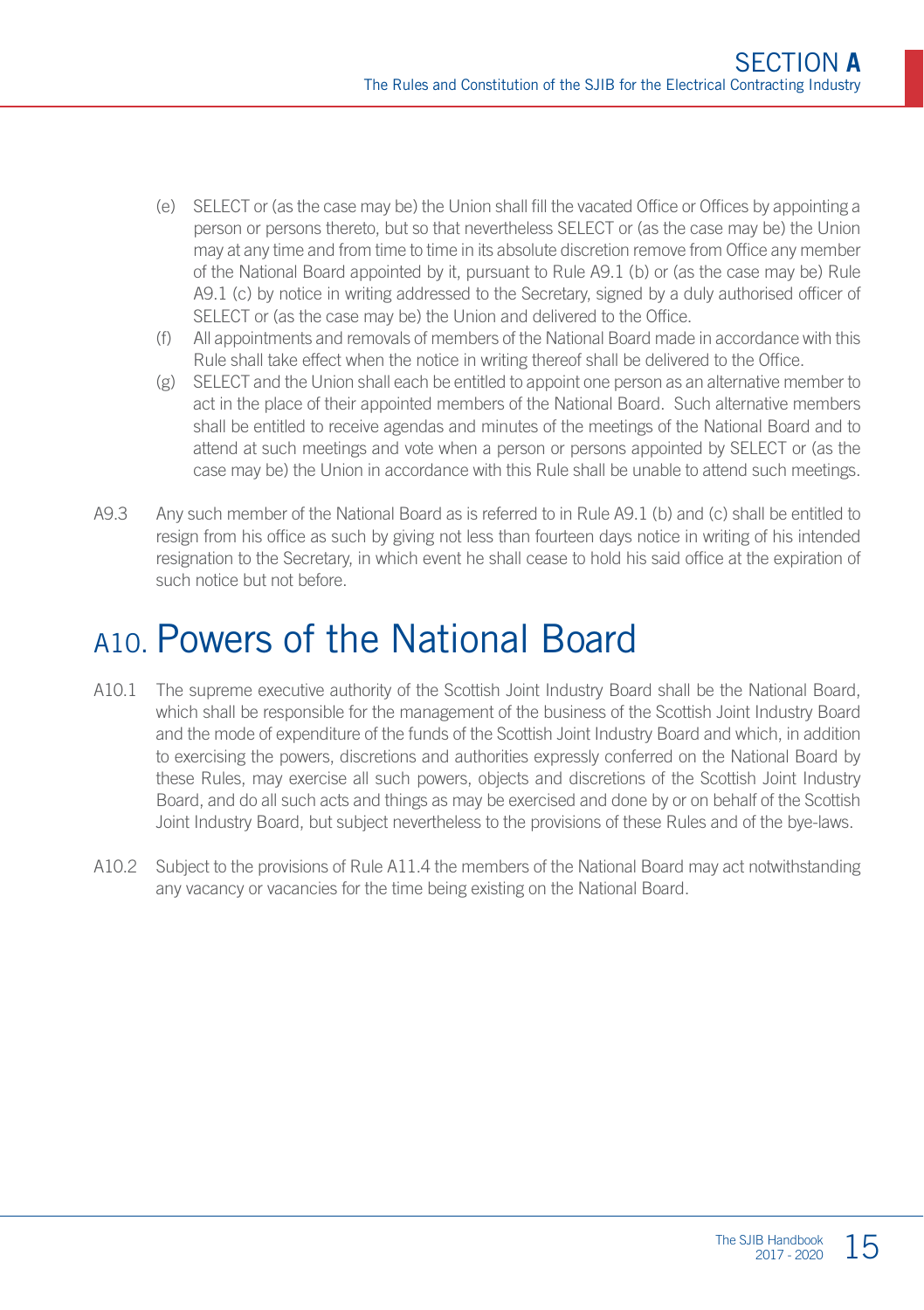## A11. Proceedings of the National Board

- A11.1 The National Board shall hold a meeting at least once in every year and at such other time or times as the National Board shall determine.
- A11.2 On the request at any time of the Chairman or any three members of the National Board the Secretary shall forthwith summon a meeting of the National Board.
- A11.3 Subject to the provisions of Rules A22.1, A23.1, A24.1 and A25.2, not less than seven clear days' notice in writing of every meeting of the National Board shall be given to all members of the National Board.
- A11.4 (a) The quorum necessary for the transaction of the business of the National Board shall be seven members thereof including the Chairman, of whom at least three members shall be persons appointed by SELECT and at least three members shall be persons appointed by the Union or such other number of members thereof as the National Board may from time to time prescribe.
	- (b) Any meeting of the National Board at which a quorum is present shall be competent to exercise all the powers, authorities and discretions for the time being vested in the National Board.
- A11.5 Subject to the provisions of Rule A11.6 on every resolution or decision proposed at any meeting of the National Board each member thereof who is present shall have one vote.
- A11.6 Subject always to Rules A22.1, A23.1, A24.1 and A25.2, any resolution or decision proposed at any meeting of the National Board shall be deemed to have been effectively passed or made if it is passed or made by a simple majority of the votes cast at such a meeting. In the event of an equality of votes the Chairman shall have a casting vote.
- A11.7 At every meeting of the National Board the Chairman shall be the Chairman thereof, but if the Chairman is not present or if the office of Chairman is for the time being vacant, the members of the National Board present may elect one of their number to be Chairman of that meeting and in that case in the event of an equality of votes the Chairman shall have a second or casting vote.
- A11.8 Subject to the provisions of these Rules, the National Board may meet together for the dispatch of business, adjourn and otherwise regulate its meetings as it may from time to time decide.
- A11.9 All acts bona fide done by any meeting of the National Board, or by any person acting as a member thereof, shall, notwithstanding that it afterwards be discovered that there was some defect in the appointment or continuance in office of any such person as aforesaid, be as valid as if every such person had been duly appointed or had duly continued in office.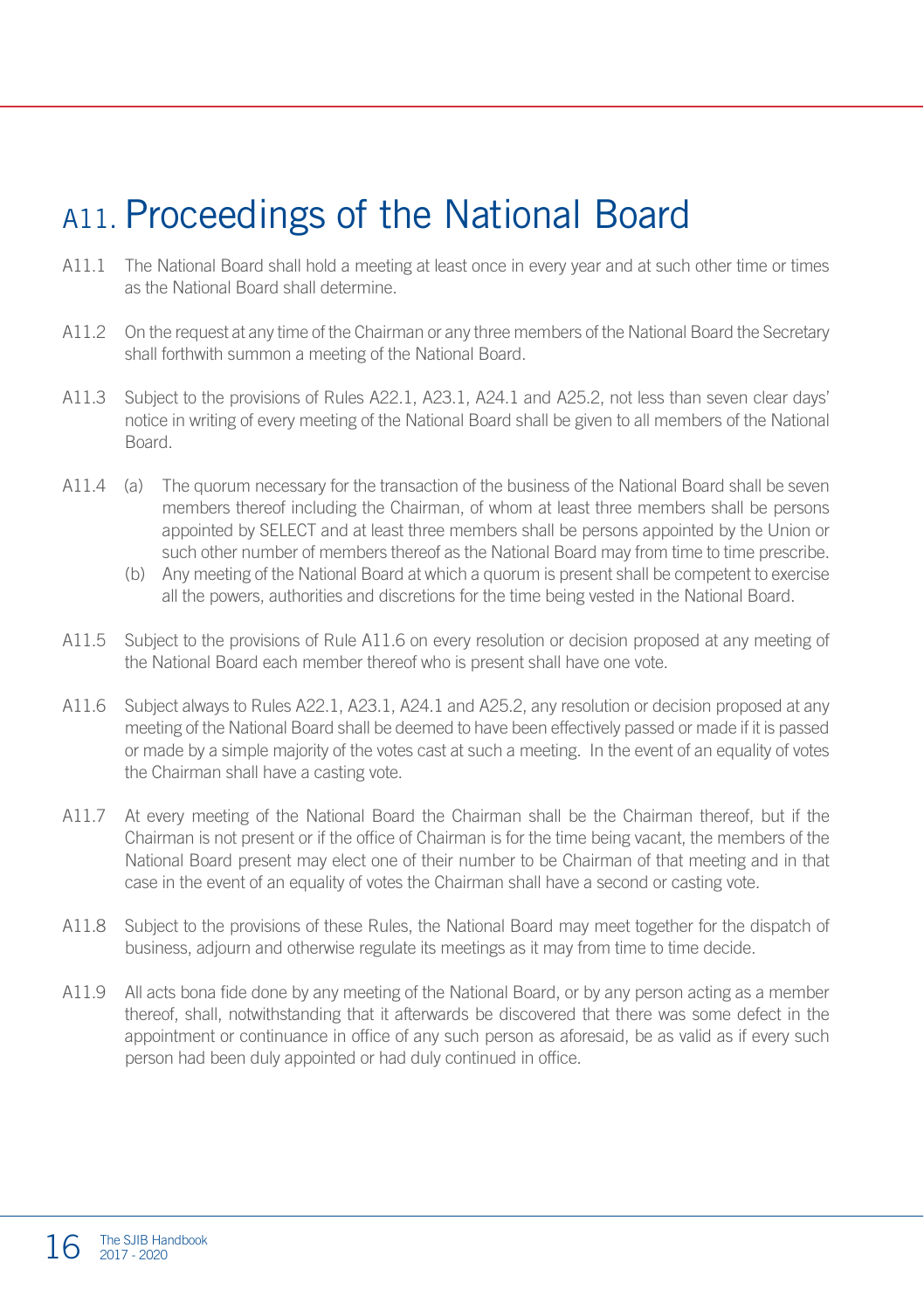A11.10 The National Board shall cause proper minutes to be made of all appointments of officers made by it and of the proceedings of and business transacted at all its meetings and any such minutes of any of its meetings, if signed by the Chairman thereof, or by the Chairman of the next succeeding meeting, shall be sufficient evidence without any further proof of the facts therein stated.

# A12. Other Committees of the National Board

A12.1 The National Board shall have power in its absolute discretion from time to time to constitute such other Committees of the National Board, consisting (subject to Rule A14.2) of such persons (none of whom need necessarily be members of the National Board or members of the Scottish Joint Industry Board) as the National Board may think fit, and to reconstitute to change the membership of and to dissolve any such other Committee as aforesaid. On every resolution or decision proposed at any meeting of any such Committee each member thereof who is present shall have one vote.

#### A13. Provisions Generally Applicable to other Committees of the National Board

- A13.1 The National Board shall have power at any time and from time to time in its absolute discretion to delegate to any of its Standing or other Committees all or any of the powers, discretions, responsibilities and authorities by these Rules vested in the National Board subject to such restrictions, conditions and directions as the National Board may think fit and to revoke, modify or extend any such delegation, restriction, condition or direction for the time being in force, provided always that:
	- (a) The National Board shall not be entitled to delegate any of the powers vested in it by this Rule or by Rules A22.1, A23.1, A24.1 and A25.2.
	- (b) In the event of any of the powers vested in the National Board by Rule A8.1 (a) being delegated to any Committee of the National Board Rule A8.1 (b) shall apply as though all references herein to the National Board were references to the Committee.
- A13.2 Subject to any restriction, condition or discretion to the contrary made by the National Board any Standing or other Committee thereof shall have power from time to time at its discretion to constitute Sub-Committees consisting of one or more of its members, to re-constitute, change the membership of and to dissolve any such Sub-Committee, to sub-delegate to any such Sub-Committee any powers, discretions, responsibilities and authorities for the time being vested in such Committee pursuant to Rule A13.1, and to revoke, modify or extend any such sub-delegation, restriction, condition or direction as last aforesaid for the time being in force, but so that proviso (b) to Rule A13.1 shall be deemed to apply mutatis mutandis (i.e. the necessary changes have been made) to such powers of sub-delegation.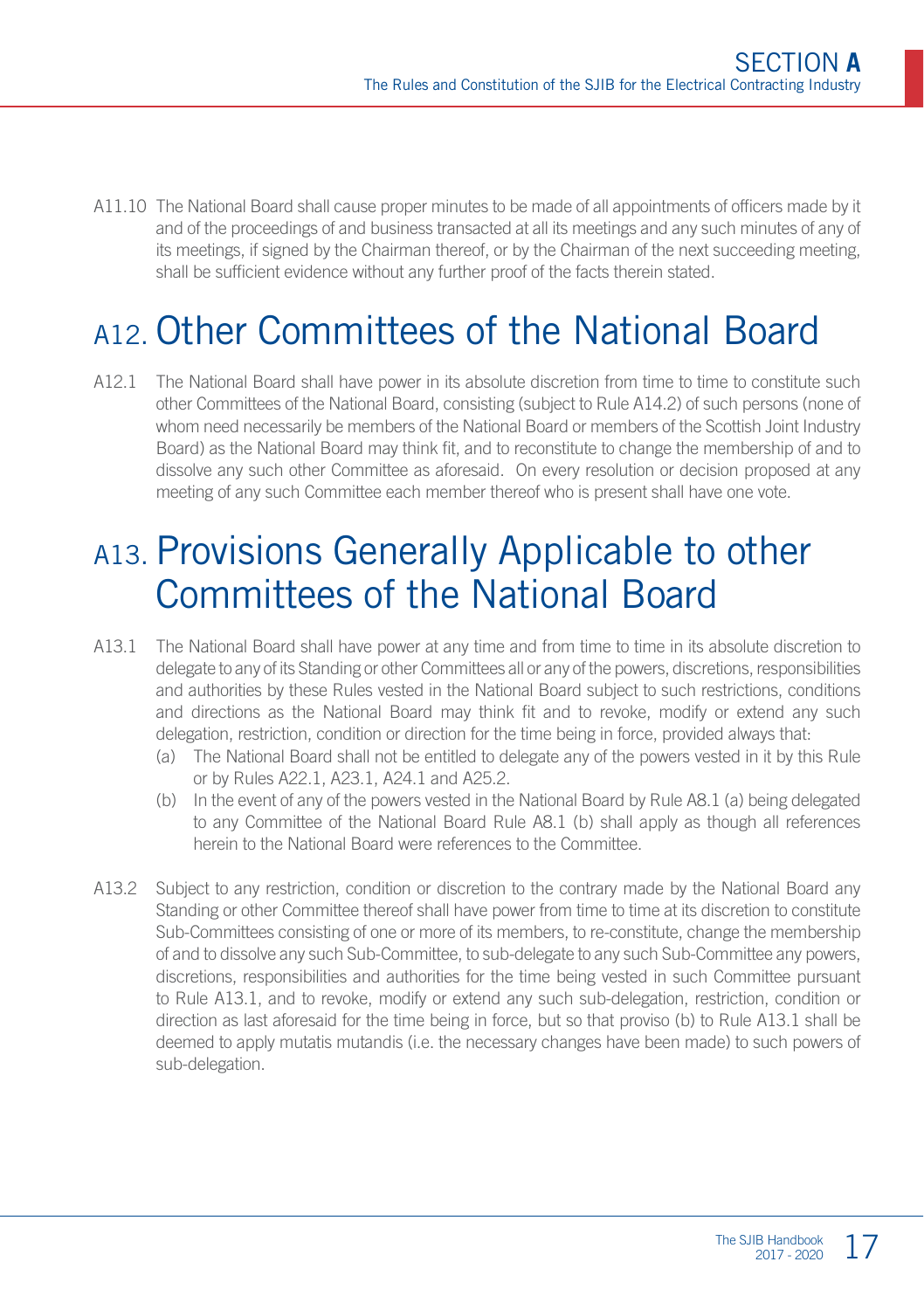#### A13. Provisions Generally Applicable to other Committees of the National Board continued

A13.3 In the event of any doubt or dispute arising at any time howsoever as to the extent or nature of any powers, discretions, responsibilities or authorities delegated to and exercisable by any Committee of the National Board pursuant to Rule A15.5, or sub-delegated to and exercisable by any such Committee pursuant to Rule A15.6, such doubt or dispute shall be resolved upon and determined by the Chairman, whose decision in that behalf shall be binding and conclusive for all purposes.

#### A14. The Chairman

- A14.1 The Chairman shall be an independent person who shall be appointed to represent the public interest. All appointments to the office of Chairman shall be made by the National Board. Each person appointed Chairman shall normally remain the Chairman for the period of two years following the date when his appointment takes effect, but shall be eligible for re-appointment at or at any time after such expiration.
- A14.2 The Chairman shall ex-officio be a member of and (as such) entitled to attend and, in the event of an equality of votes, vote at every meeting of every Committee of the National Board constituted and for the time being in existence pursuant to Rule A12.1.
- A14.3 Notwithstanding anything in these Rules contained, the Chairman shall be entitled to exercise on behalf of the Scottish Joint Industry Board, such of the powers, discretions, responsibilities and authorities of the SJIB being ones which in his opinion (which shall be conclusive) involve any matters of urgency and of exceptional importance to the Industry, as he may from time to time in his discretion think fit.
- A14.4 The Chairman shall, in respect of his office as such, be paid a salary of such amount as the National Board shall from time to time determine.

#### A15. The Director and the Secretary

A15.1 The Director shall be the Chief Executive of the Scottish Joint Industry Board, and the Director and the Secretary shall be appointed by the National Board for such period, at a salary of such amount and (subject to the provisions of these Rules) generally on such terms and conditions as the National Board shall from time to time determine.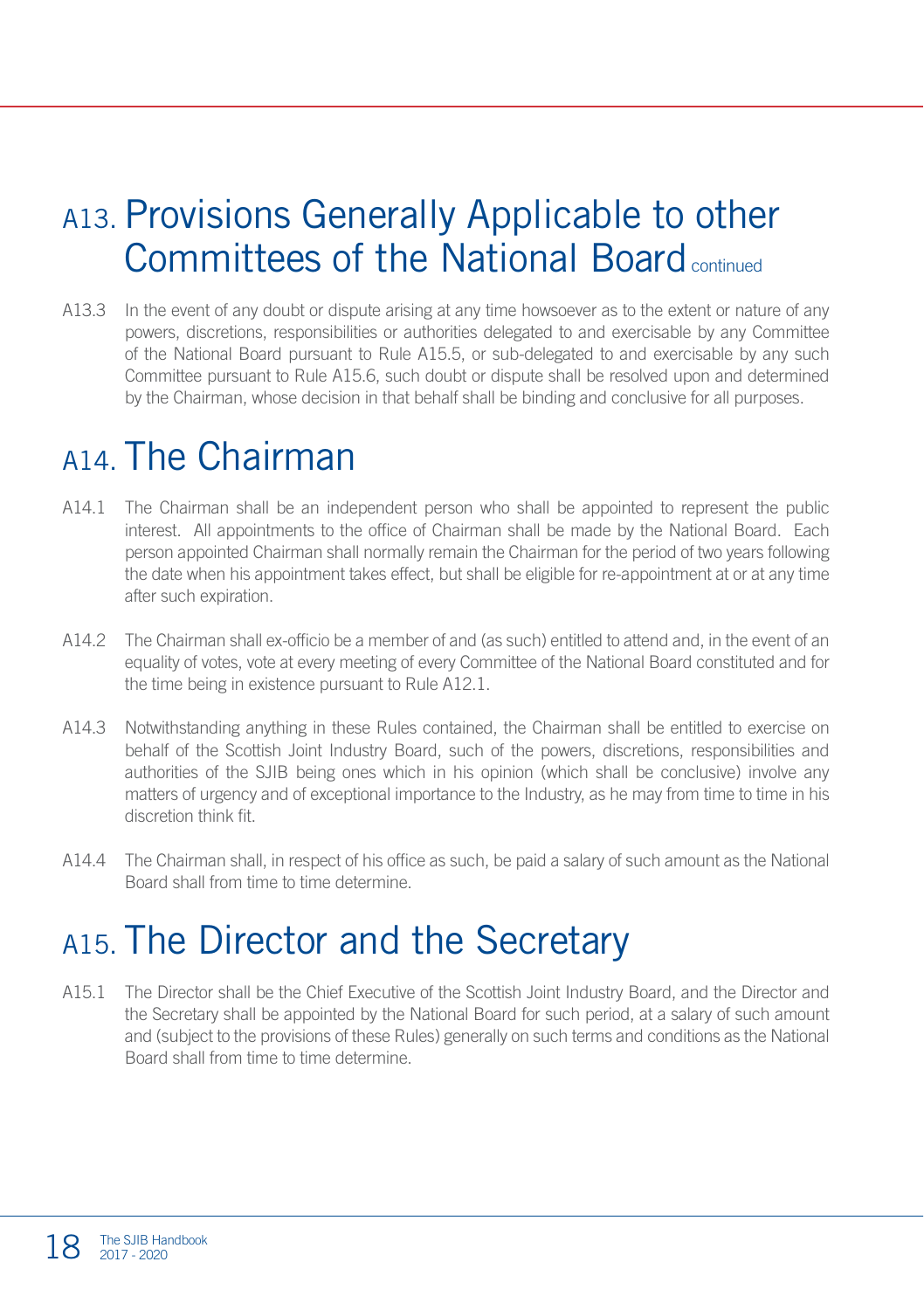- A15.2 The Director will be nominated by the SELECT Central Board for approval by the Scottish Joint Industry Board.
- A15.3 The Director and the Secretary shall be entitled, ex-officio, to attend (but not to vote at) any meeting of the National Board, and every Committee of the National Board constituted and for the time being in existence pursuant to Rule A12.1.
- A15.4 Subject to any directions from time to time given by the National Board, the Director:
	- (a) Shall be responsible on behalf of the Scottish Joint Industry Board for the initiation and implementation of the policy and other decisions of the National Board, and of the Standing and other Committees thereof.
	- (b) Shall subject to these Rules have sole and absolute authority with regard to the engagement, dismissal and terms and duties of employment of the staff of the Scottish Joint Industry Board, and the proper custody, maintenance and use of all chattels, land, buildings and other tangible property for the time being belonging to the Scottish Joint Industry Board.
	- (c) Shall exercise such other functions and responsibilities as may from time to time be assigned to him by the National Board.
- A15.5 (a) The Secretary shall be the Treasurer of the Scottish Joint Industry Board and in his capacity as such Treasurer shall keep all accounts as may be directed by the National Board and to the satisfaction of the auditors for the receipt and payment of all monies on behalf of the National Board and shall produce all books, papers and documents of any kind as may be required to the auditors.
	- (b) The Director shall produce at the Office to any person having an interest in the funds of the Scottish Joint Industry Board and who has given due notice to the Secretary the books of account and names of members of the Scottish Joint Industry Board which such person may be entitled to inspect in accordance with the Trade Union and Labour Relations (Consolidation) Act 1992.
	- (c) The Director shall prepare and submit to the National Board for approval an Annual Financial Report within six months after the close of the financial year of the Scottish Joint Industry Board, which shall contain a detailed account of the income and expenditure during the preceding year.
- A15.6 The Director shall be responsible for preparing and keeping minutes of the meetings of the National Board, of all Standing and other Committees thereof, for sending copies of all such minutes to all the members for the time being of the Committee to which the same relate and (in all cases) to all the members for the time being of the National Board, for preparing agendas and reports for all such meetings as aforesaid, and for ensuring on behalf of the Scottish Joint Industry Board the fulfilment of all duties imposed upon it by statute.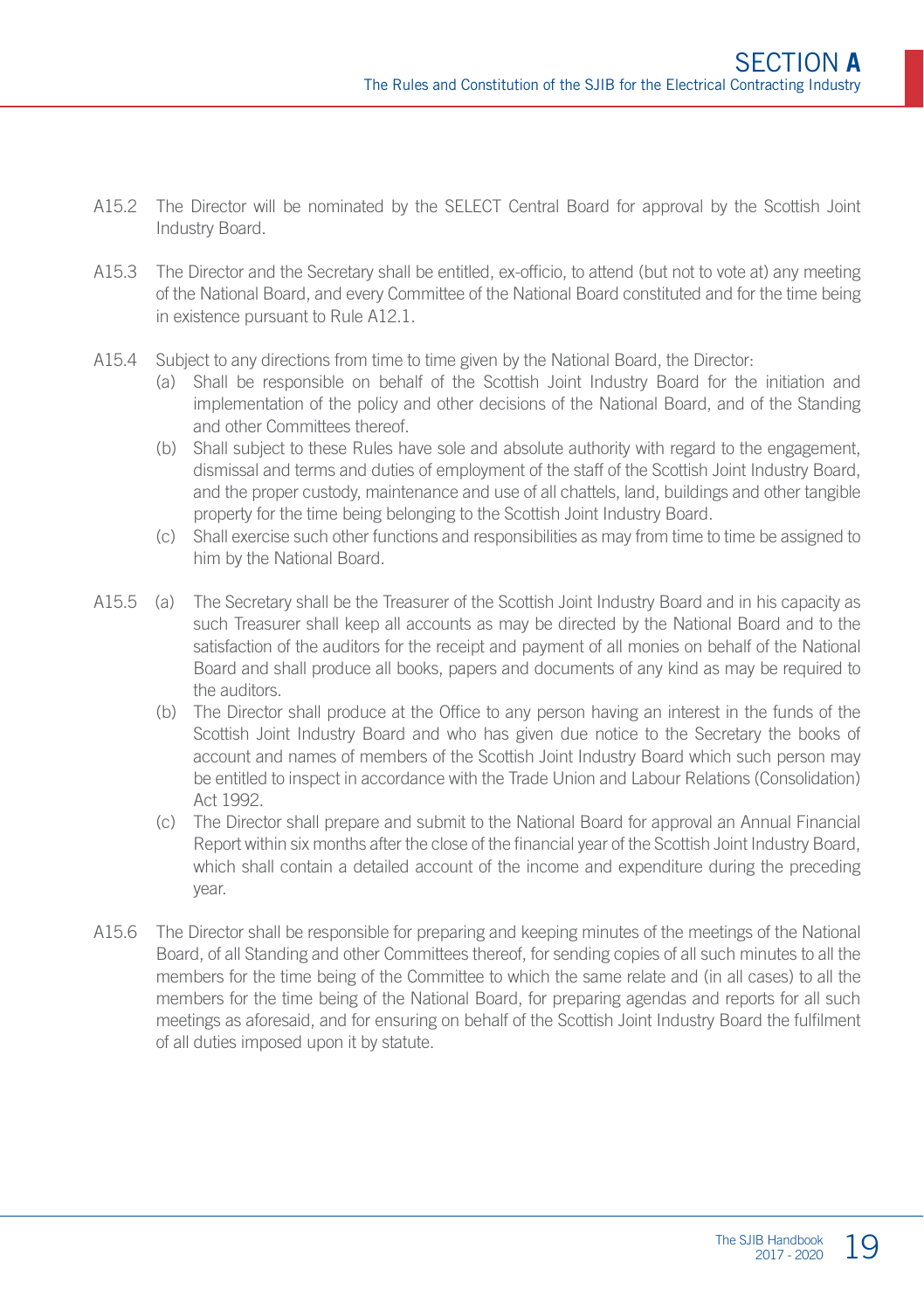## A16. Regional Board

- A16.1 The National Board shall have power at any time and from time to time after the Effective Date, to establish Regional Boards, to define the respective geographical areas with reference to which such Regional Boards shall operate, to determine their terms of reference and procedure, and to dissolve any such Regional Board for the time being in existence.
- A16.2 Each Regional Board shall consist of a Chairman and a Deputy Chairman (who shall be members of and shall be appointed by the National Board) and four other members appointed by the National Board of whom two shall be representatives of the employer participants and two shall be representatives of the employee participants. Each member of a Regional Board shall have one vote and in the event of an equality of votes the Chairman shall have a second or casting vote.
- A16.3 All of the provisions within Rule A13 shall apply in respect of Regional Boards as though all references in such Rules to Committees of the National Board were references to such Regional Boards.
- A16.4 The officers of each Regional Board and of any Sub-Committee thereof, and the manner, tenure and terms of their respective appointments shall be as the National Board may from time to time determine.

#### A17. Disputes and Rights of Appeal

- A17.1 (a) In this Rule the term dispute means any dispute or difference concerning any aspect of the employment of labour within the Industry, the parties to which dispute are, or include, at least one employer participant and at least one employee participant.
	- (b) In any case where a Regional Board (or any Sub-Committee thereof) has adjudicated upon a dispute then, unless the National Board shall otherwise resolve, any party to that dispute shall be entitled to appeal from the decision of the Regional Board (or of the Sub-Committee) to the National Board.
	- (c) In any case where, having heard the parties to the dispute, the National Board had adjudicated thereon, whether on appeal from a decision of the Regional Board (or of a Sub-Committee thereof) pursuant to paragraph (b) of this Rule or otherwise howsoever, the Chairman shall decide, in his absolute discretion, whether or not and if so to what extent and in what manner and to what person or body of persons, any party to such dispute shall be entitled to appeal from the decision of the National Board.
	- (d) Each reference in this Rule to the National Board shall be deemed to include a reference to any Standing or other Committee of the National Board and to any Sub-Committee of any such Committee to which any power, discretion, responsibility or authority relative to adjudication upon disputes has been delegated or (as the case may be) sub-delegated pursuant to Rule A13.1 or (as the case may be) Rule A13.2.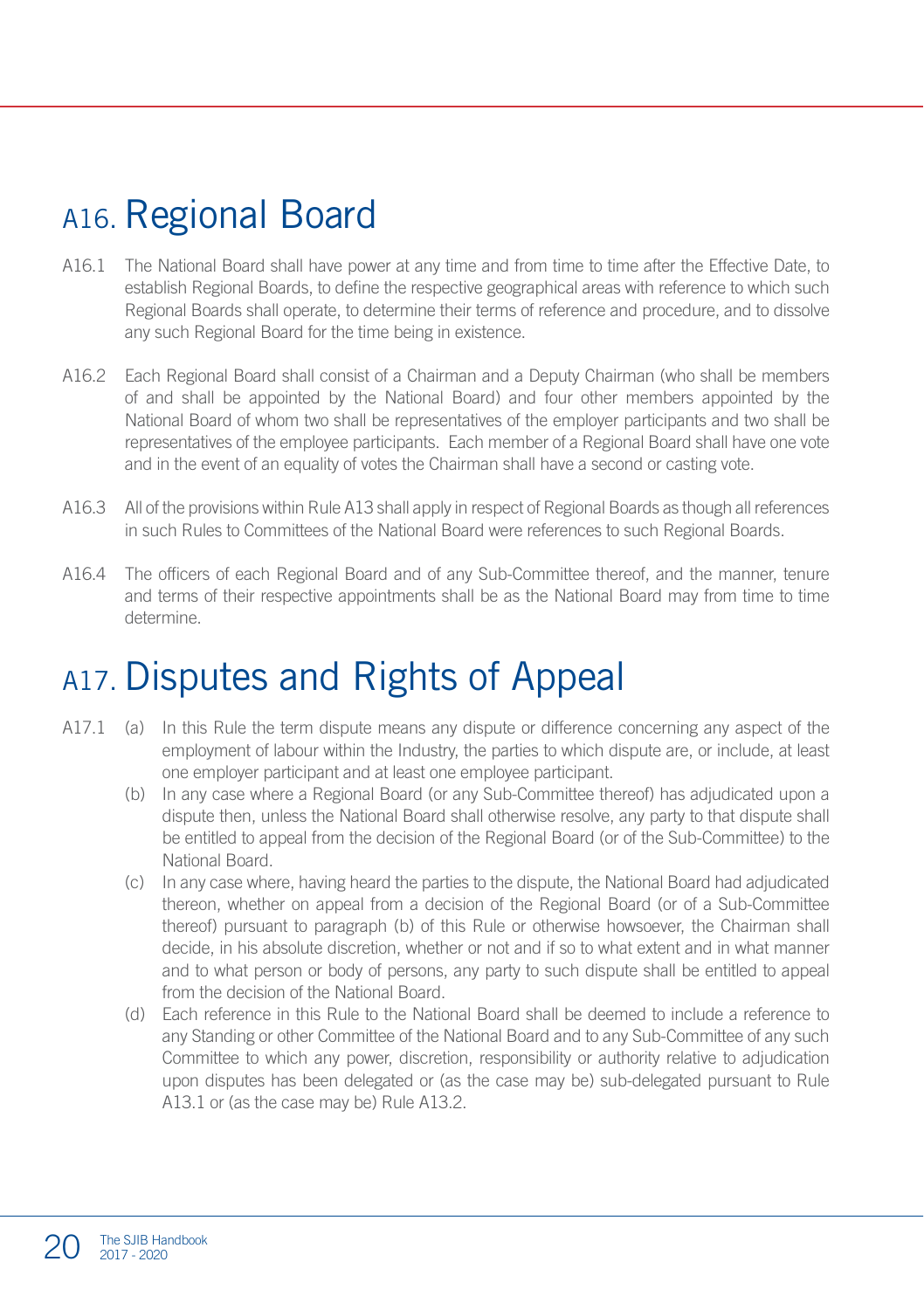#### A18 The Trustees

- A18.1 The Trustee or Trustees for the time being of the Scottish Joint Industry Board shall be appointed by and may at any time be removed from office by, the National Board acting in its absolute discretion.
- A18.2 All of the heritable and moveable estate belonging to the Scottish Joint Industry Board shall be vested in the Trustee or Trustees in trust for the Scottish Joint Industry Board.
- A18.3 It shall be the duty of the Trustee or Trustees to execute and do all such deeds, documents and things as may be requisite for giving effect to any decision relating to any of the heritable or moveable estate belonging to the Scottish Joint Industry Board made in accordance with these Rules by the National Board or by any Committee thereof or by any Regional Board or by any officer of the Scottish Joint Industry Board; and every person ceasing to be such a Trustee shall be bound to execute and do and to concur in executing and doing all such deeds, documents and things (if any) as may be requisite for transferring any such heritable and moveable estate to the Trustee or Trustees for the time being.

#### A19. Funds and Investments of the Scottish Joint Industry Board

- A19.1 The National Board shall cause the Scottish Joint Industry Board to maintain a bank account in the name or names of the Trustee or Trustees. All cheques drawn on such bank account shall be signed by any two of the Trustees or by such other person or body as the National Board may from time to time prescribe.
- A19.2 Any funds belonging to the Scottish Joint Industry Board may be invested in such investments and generally in such a manner as the National Board shall in its absolute discretion from time to time determine, and the National Board shall have the discretion to determine, to vary, transpose or realise all or any of the investments for the time being belonging to the Scottish Joint Industry Board.
- A19.3 The travelling and other out-of-pocket expenses incurred in the performance of his duties in connection with the affairs of the Board by any member of the National Board, any Committee thereof or any Regional Board or by any officer of the Scottish Joint Industry Board, shall be repaid to him out of the funds of the Scottish Joint Industry Board.
- A19.4 Any member of the National Board or of any Committee thereof and any member of any Regional Board or of any Sub-Committee thereof may be paid out of the funds of the Scottish Joint Industry Board emoluments at such rate (if any) as the National Board may in its discretion from time to time determine.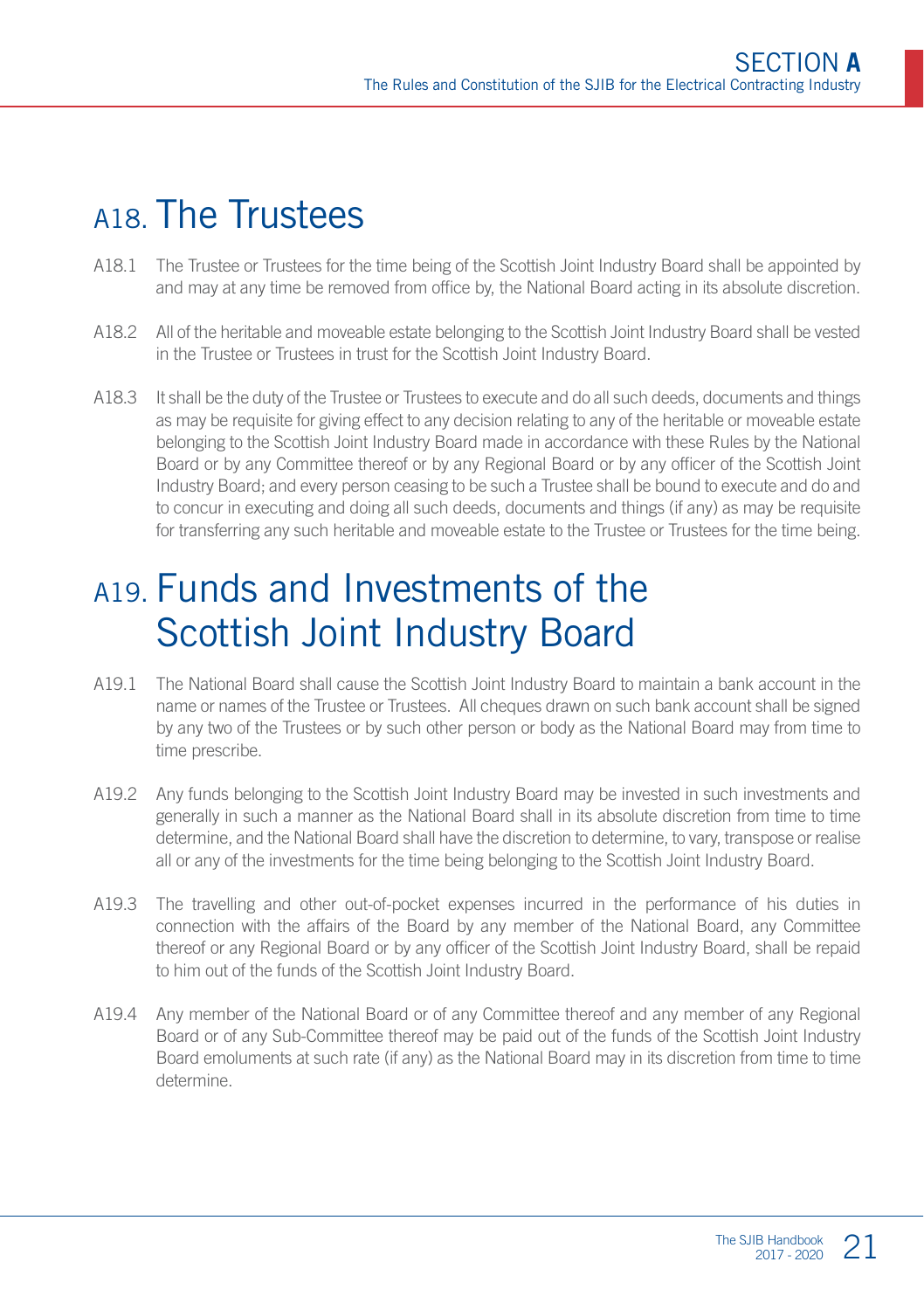#### A20. Accounts and Audit

- A20.1 The accounts of the Scottish Joint Industry Board for each year shall be audited by the auditors of the Scottish Joint Industry Board who shall carry out a complete audit and shall draw up and deliver to the National Board a report signed by them on the state of the accounts for each such year and the way in which the same have been kept.
- A20.2 The auditors of the Scottish Joint Industry Board shall be such Chartered Accountants as shall from time to time be appointed by the National Board.
- A20.3 The auditors shall on demand be shown all books, papers, documents, deeds, securities and receipts which they may ask to see, and they may take custody of any of them for the purposes of their audit.

#### A21. Inspection

A21.1 The general books of the Scottish Joint Industry Board shall be open at all reasonable times to inspection by every person having an interest in the funds of the Scottish Joint Industry Board.

#### A22. Determination of Wages and Conditions of Employment

- A22.1 (a) The National Board, by a resolution passed by a majority of not less than three-quarters of the votes cast thereon at a meeting of which fourteen clear days' notice in writing setting forth the proposed resolution has been given to every member of the National Board, may determine the wages and conditions of employment in the Industry.
	- (b) For the purposes of the negotiations:
		- (i) The Union's negotiating team will consist of:
			- One Full Time Officer (usually the Lead Officer on the SJIB National Board)
			- One Shop Steward in the employment of an SJIB member company
		- (ii) The Employers' negotiating team will consist of:
			- SELECT's Chief Negotiator
			- SELECT's Head of Employment Affairs
		- (iii) A news blackout will apply at all stages of the negotiations, up to and including the Union's SJIB Shop Stewards report back meeting.
		- (iv) The outcome of the negotiations will be reported back to a meeting of SJIB Shop Stewards.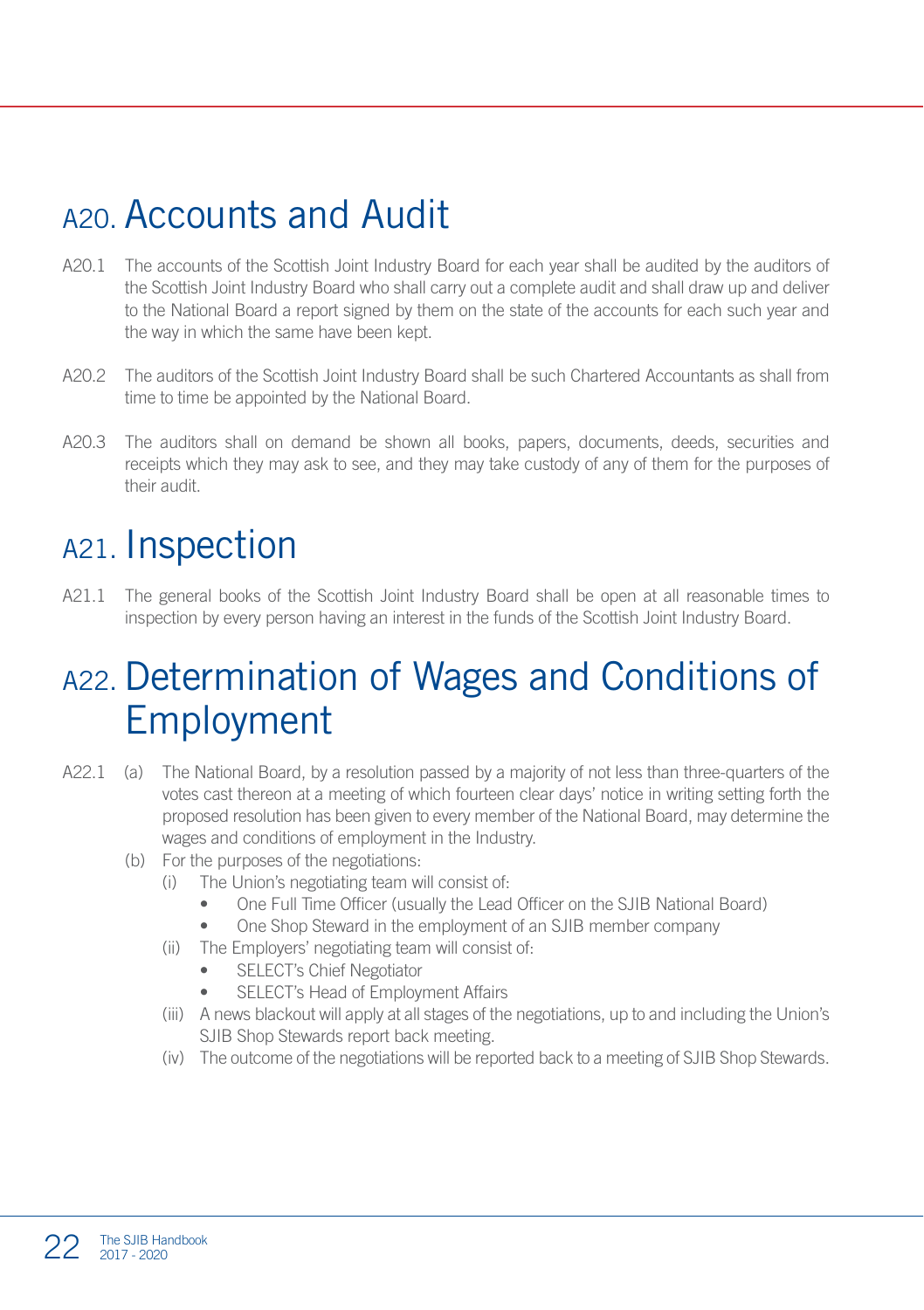- (v) A consultative ballot may take place of Union members employed by SJIB member companies. The SJIB may assist the Union to verify that its list of Union members are employed by SJIB companies, subject to the Union having legal clearance to release its records to the SJIB for verification.
- (vi) The final offer/agreement may accompany the Union ballot papers which may also be issued to SJIB members for their information.
- (vii) Six months' notice will be provided by the SJIB prior to the implementation of any substantive changes to the SJIB National Working Rules.
- (viii) By agreement, joint negotiations may take place with representatives of the Union and the ECA on behalf of the JIB consisting of the following:
	- The National Officer for Construction and one Full Time Officer
	- Two Shop Stewards in the employment of JIB member companies
	- One additional member (who must be a lay Trade Union office holder, capable of employment in the JIB sector, but not necessarily employed by a JIB member)
	- The ECA's Chief Negotiator
	- One representative of the larger companies
	- The ECA's Head of Employee Relations.

#### A23. Amendment, Addition to and Rescission of these Rules

A23.1 The National Board, by a resolution passed by a majority of not less than three quarters of the votes cast at a meeting of which fourteen clear days notice in writing setting forth the proposed resolution has been given to every member of the National Board, may in any way amend or add to these Rules or rescind any of these Rules.

#### A24. The Bye-Laws

A24.1 (a) The National Board, by a resolution passed by a majority of not less than two-thirds of the votes cast at a meeting of which fourteen clear days notice in writing setting forth the proposed resolution has been given to every member of the National Board, may from time to time and at any time make bye-laws and rescind or alter any bye-laws so made and for the time being in force.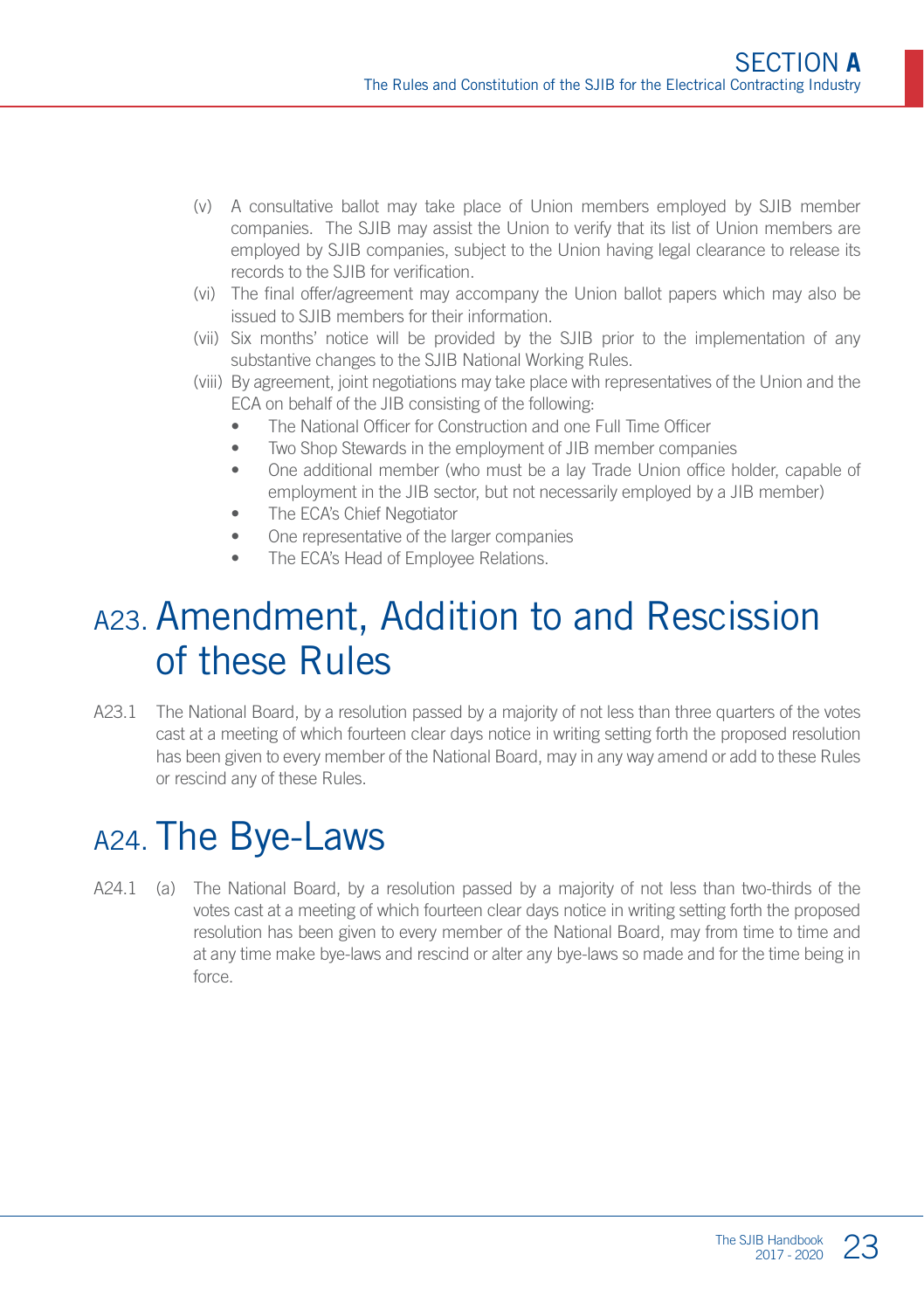#### A24. The Bve-Laws continued

- (b) The bye-laws shall not be inconsistent with the express provisions of these Rules, but subject as aforesaid the bye-laws may regulate in any manner whatsoever any part or aspect whatsoever of the affairs of the Scottish Joint Industry Board or any matter relating to or concerning the Scottish Joint Industry Board in any way (including the rights and obligations of the members of the Scottish Joint Industry Board), to the intent that every bye-law made in accordance with paragraph (a) of this Rule, and which is not inconsistent with the express provision of these Rules, shall, until the same time be altered or rescinded, have the same force and effect as though it were part of these Rules.
- (c) Without prejudice to the generality of paragraph (b) of this Rule, where any power, authority or discretion whatsoever is vested in the National Board by these Rules, the same may be exercised, regulated, restricted or controlled by the bye-laws.

#### A25. Period of the Operation of, and Dissolution of the Scottish Joint Industry Board

- A25.1 The Scottish Joint Industry Board shall operate initially for a period of two years from the Effective Date and shall continue to operate thereafter unless and until dissolved in accordance with Rule A25.2
- A25.2 The National Board may, by a resolution passed by a majority of not less than three-quarters of the votes cast thereon at a meeting of the National Board of which fourteen clear days notice in writing setting forth the proposed resolution has been given to every member of the National Board, resolve that the Scottish Joint Industry Board be dissolved. In the event of such a resolution being passed the Scottish Joint Industry Board shall be dissolved at the expiration of six months after the passing of the same.
- A25.3 In the event of a dissolution of the Scottish Joint Industry Board any surplus assets belonging to the Scottish Joint Industry Board and remaining after the payment and discharge of all the lawful debts and liabilities of the Scottish Joint Industry Board and of the costs and expenses of such dissolution, shall be transferred to a body or association, agreed upon in that behalf between the Parties and having objects similar in whole or in part to those of the Scottish Joint Industry Board, or (failing any such agreement) shall be divided equally between the Parties.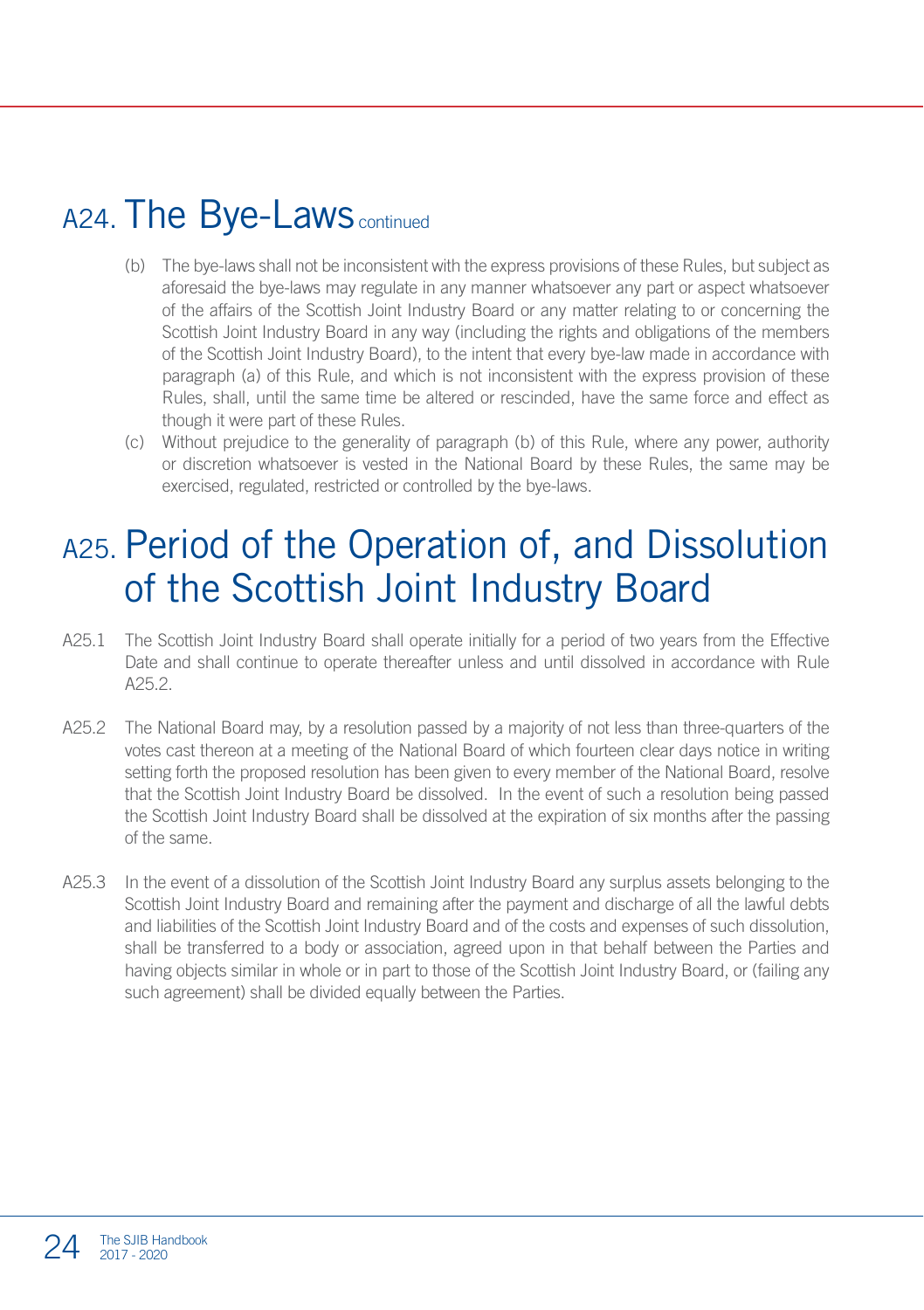#### A26. Notices

A26.1 Every notice required by these Rules to be served on any member of the National Board may be served on him either personally or by sending it through the post in a prepaid letter addressed to such member at the address supplied by him to the Secretary for the giving of notices to him. Any such notice, if served by post, shall be deemed to have been served twenty-four hours after the letter containing the same is posted, and in proving such service it shall be sufficient to prove that the letter containing the notice was properly addressed and stamped and put into any post office or post box subject to the control of the Postmaster General.

## Names and Descriptions of Original Subscribers

| J. J. Scott          | President, Electrical Contractors' Association of Scotland                                             |
|----------------------|--------------------------------------------------------------------------------------------------------|
| L. Cannon            | General President, Electrical Electronic Telecommunications Union /<br><b>Plumbing Trades Union</b>    |
| F. J. Chapple        | General Secretary, Electrical Electronic Telecommunications Union /<br><b>Plumbing Trades Union</b>    |
| <b>W. Blairford</b>  | Executive Councillor, Electrical Electronic Telecommunications Union /<br><b>Plumbing Trades Union</b> |
| <b>F. G. Bennett</b> | Past President, Electrical Contractors' Association of Scotland                                        |
| J. R. Munro          | Past President, Electrical Contractors' Association of Scotland                                        |
| J. Smellie           | Director and Secretary, Electrical Contractors' Association of Scotland                                |
| <b>Witnesses:</b>    |                                                                                                        |
| J. B. Moncrieff      | Assistant Secretary, Electrical Contractors' Association of Scotland                                   |
| D. D. W. Montgomery  | Assistant Secretary, Electrical Contractors' Association of Scotland                                   |